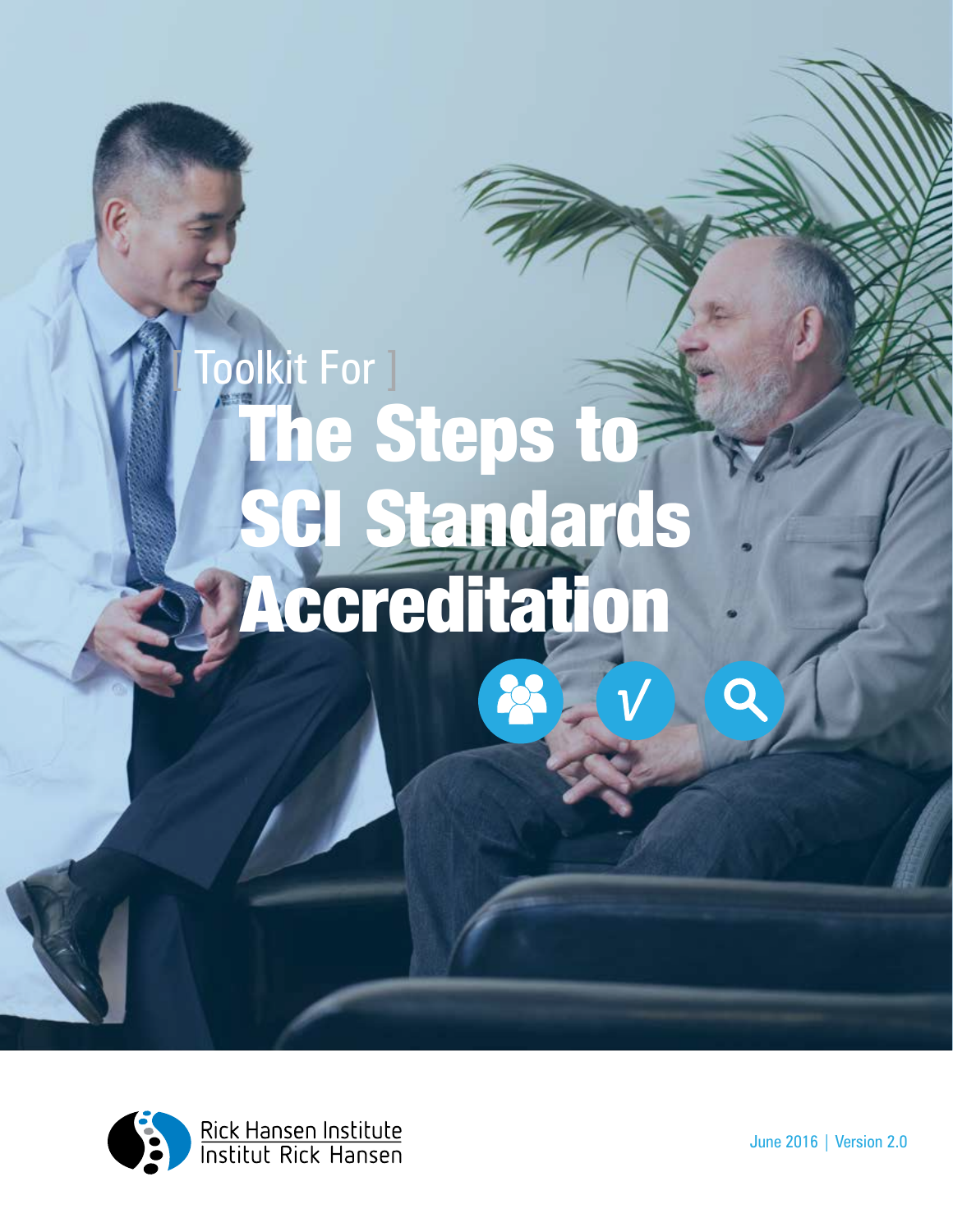

#### **TOOLKIT FOR STEPS TO ACCREDITATION**

This toolkit is supported by the Rick Hansen Institute and was created by the following collaborators:

#### **Serena Bertoli-Haley**

Accreditation Leader RHI Accreditation Project Vancouver Coastal Health and Rick Hansen Institute

**Shannon Sproule BA, BScPT** National Clinical Liaison Rick Hansen Institute

#### Acknowledgements

**Kristen Walden BSc PT** National Clinical Liaison Rick Hansen Institute

**Tova Plashkes, MSc PT** National Clinical Liaison Rick Hansen Institute

**Arlene Aspinall, MSN RN** National Clinical Liaison Rick Hansen Institute

**Cynthia Morin, M.Cl.Sc.(OT)** National Clinical Liaison Rick Hansen Institute

**Accreditation Canada** <http://www.accreditation.ca>

For questions or comments on this guideline, please contact [accreditation@rickhanseninstitute.org](mailto:accreditation%40rickhanseninstitute.org?subject=)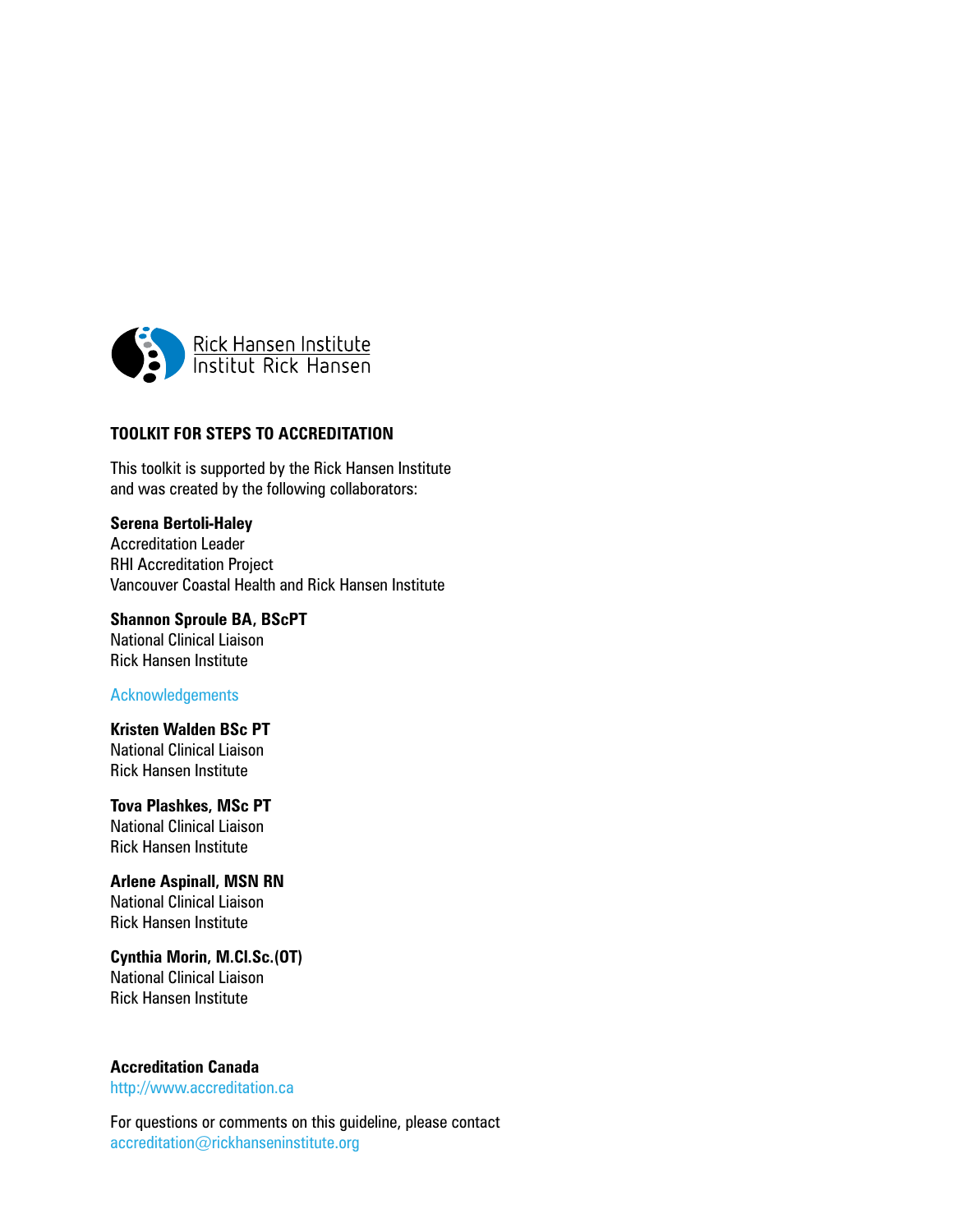# TABLE OF CONTENTS

| Step 1 Self-Assessment  4     |  |
|-------------------------------|--|
|                               |  |
| Step 3 Develop Action Plans 9 |  |
|                               |  |
|                               |  |
|                               |  |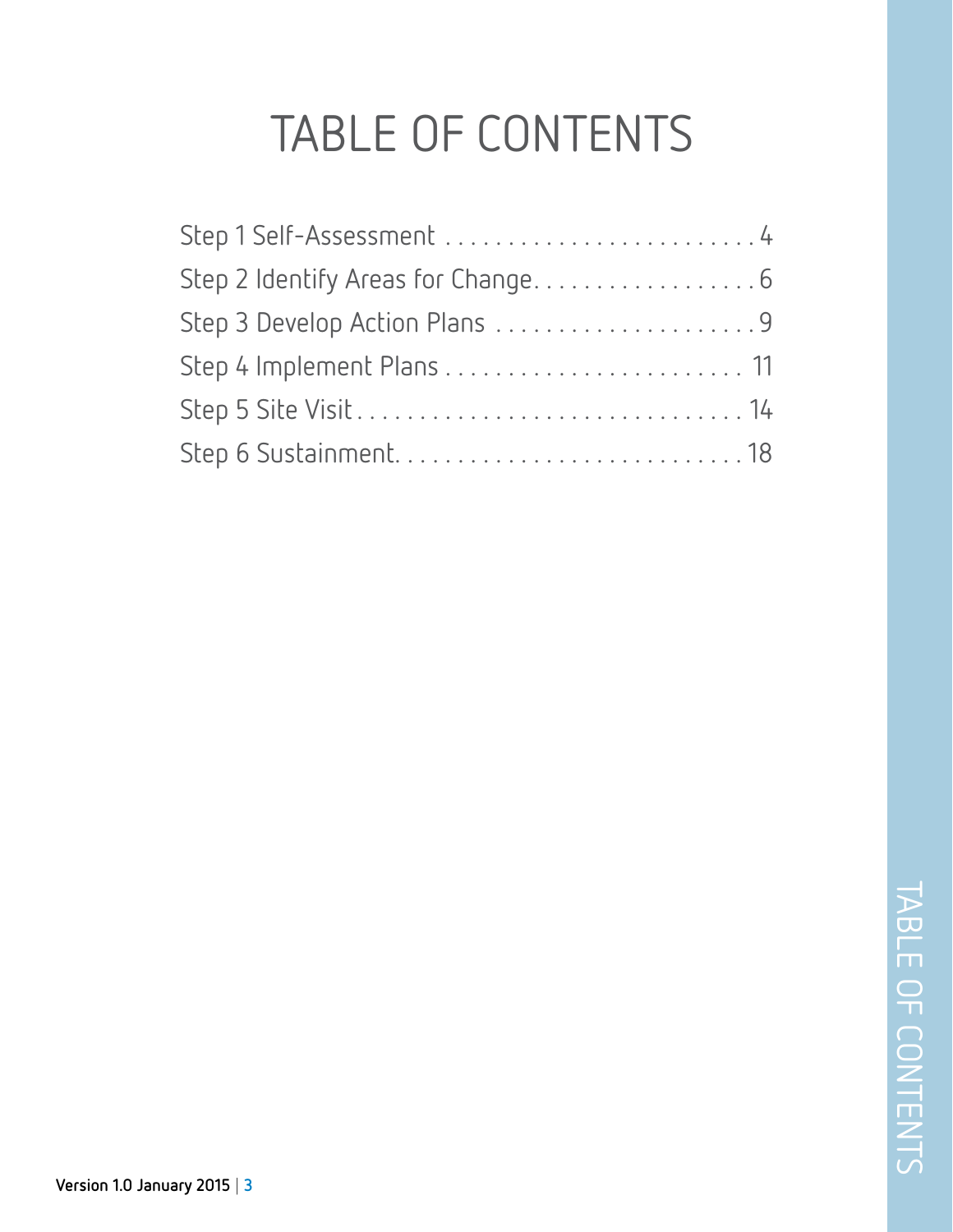# STEP 1 SELF-ASSESSMENT

The first step most organizations take when preparing for accreditation is to conduct a selfassessment of their programs in relation to the specific standards they are applying to be accredited for. Self-assessments are online surveys that ask teams to rate how their services and day to day practices meet Accreditation Canada requirements specific to an area of practice (i.e. SCI standards). This Toolkit refers to the SCI standards that have been developed by Accreditation Canada; however the process described in this document is the same for any set of Accreditation Canada standards.

## It's about what you do every day

In order for the self-assessment to give the facility or team useful information, it should be inclusive of those people who touch patients' and families' lives every day, particularly front line staff and physicians. The more honest responses an organization can receive about how its day-to-day practices compare to the SCI standards, the better it can identify areas that require changing well in advance of the site visit by Accreditation Canada.

Self-assessment responses are anonymous, and Accreditation Canada does not share them with the accreditation surveyors. The results of the self-assessment belong to your organization as data for quality improvement. All responses are combined and rated according to a rating criteria set by Accreditation Canada. This process ensures no one person's responses can be identified.

## How does my team participate?

The accreditation self-assessment is an online survey with privacy protection to ensure your anonymity. All that is needed is a willingness to take part and a computer that has internet access. Your accreditation lead will provide your team with a website address and login information for the self-assessment questionnaire specific to your team. Questionnaires can take between 30-45 minutes to complete. If your team is using more than one set of standards, i.e. SCI acute and Perioperative, your team may want to consider assigning sections of the questionnaires amongst staff to reduce the time requirements to complete the self-assessment.

The self-assessment questionnaire is worded exactly as the standards that apply to your team.

The questions ask about various aspects of how your team functions; some may apply to all team members, and some may be more discipline-specific. Your accreditation lead may recommend using the "not applicable" option for practices outside of one's role, rather than making a best guess, so as to not skew the results.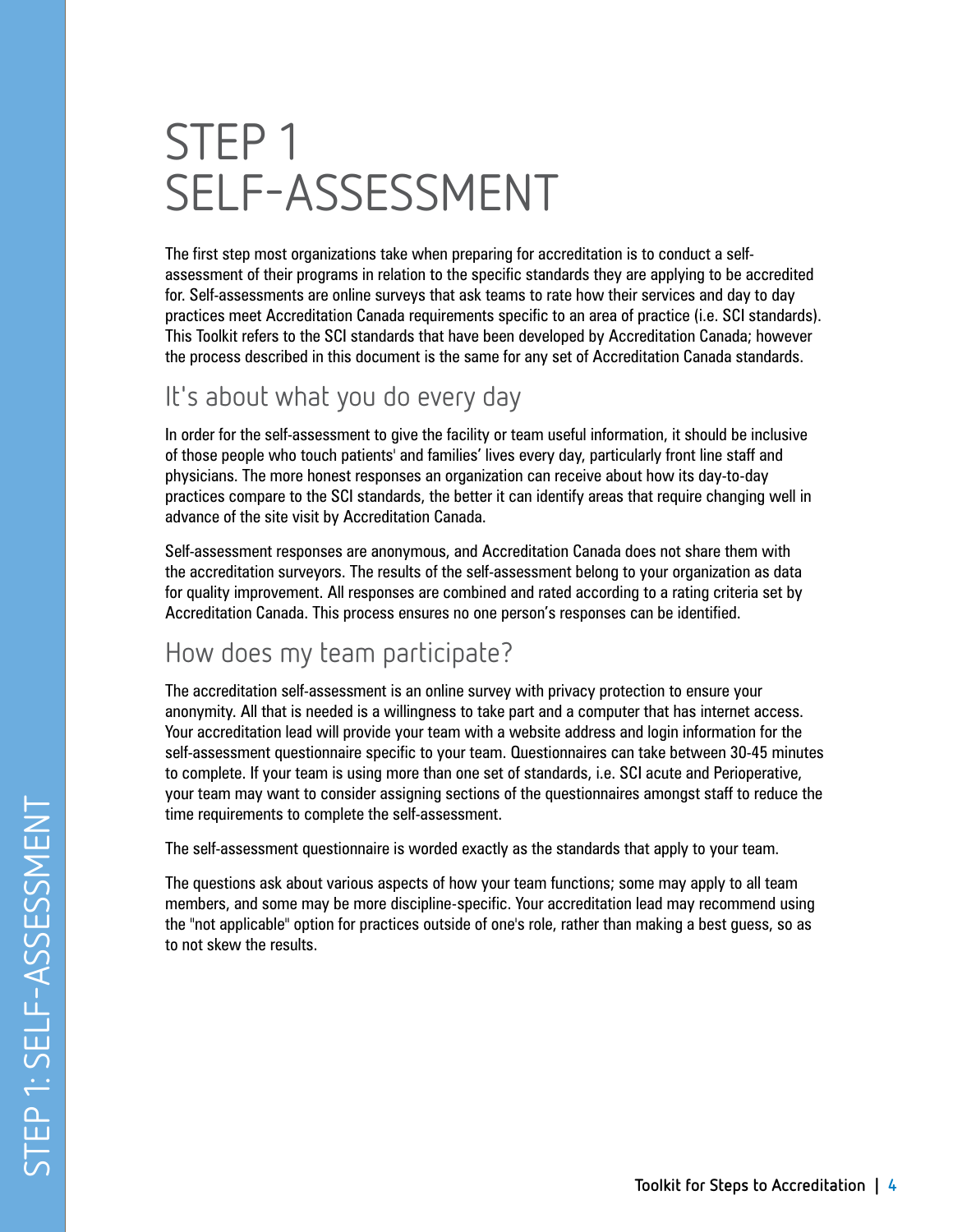# STEP 1: SELF-ASSESSMENT STEP 1: SELF-ASSESSMENT

# Get the How-To

Looking for some key messages to help you talk to your teams about participating in the selfassessment? Check out some Frequently Asked Questions:

#### **[http://sci2.rickhanseninstitute.org/images/sci2/accreditation/resources/Self-](http://sci2.rickhanseninstitute.org/images/sci2/accreditation/resources/Self-Assesment_Frequently_Asked_Questions.pdf)[Assesment\\_Frequently\\_Asked\\_Questions.pdf](http://sci2.rickhanseninstitute.org/images/sci2/accreditation/resources/Self-Assesment_Frequently_Asked_Questions.pdf)**

Wondering what the online accreditation self-assessment survey looks like? Download the User Guide: Completing the Accreditation Online Self-Assessment to get detailed step-by-step instructions with screen prints:

**[http://sci2.rickhanseninstitute.org/images/sci2/accreditation/resources/Self-](http://sci2.rickhanseninstitute.org/images/sci2/accreditation/resources/Self-Assessment_Questionnaire_Instruction_Guide.pdf)[Assessment\\_Questionnaire\\_Instruction\\_Guide.pdf](http://sci2.rickhanseninstitute.org/images/sci2/accreditation/resources/Self-Assessment_Questionnaire_Instruction_Guide.pdf)**

## Self-assessment completed: What happens next?

The online self-assessment for your team will stay open for responses until the deadline specified in the invite that you will receive from your team's accreditation leader. After the closing date, results will be automatically calculated into an aggregate report that your accreditation leader will share with your team.

The results will provide the basis for your team to identify and prioritize areas that require improvement or changes in preparation for the site visit by Accreditation Canada.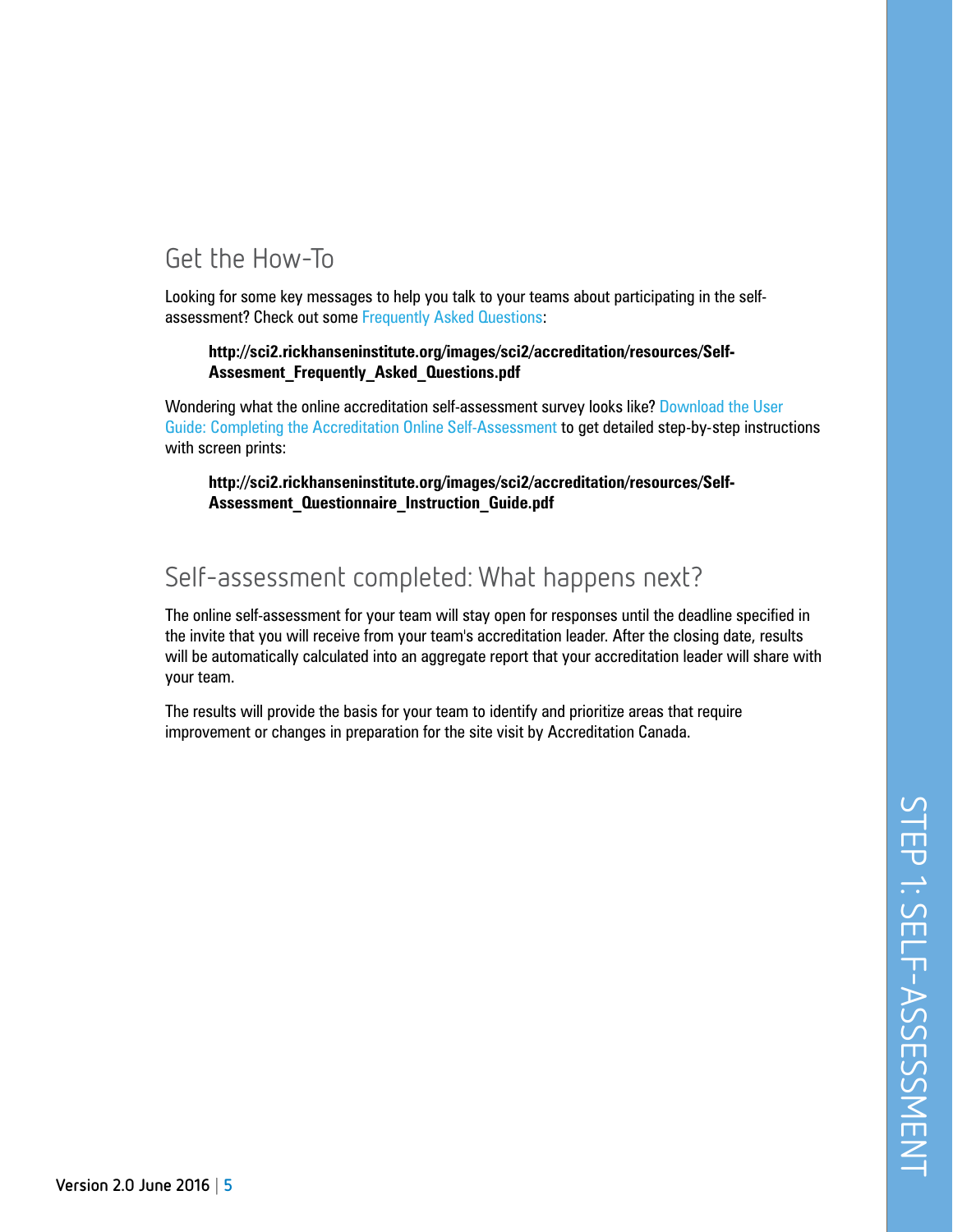# STEP 2: IDENTIFY AREAS FOR CHANGE

# Learning from Self-Assessment Results

Once the self-assessment questionnaires are completed and the survey report is generated, the second step in accreditation begins: learning from the results and identifying areas that require improvement or changing. Teams receive their results, which summarizes how the teams' current practices meet Accreditation Canada standards as rated by the team. Typically, teams meet to discuss their results, explore which areas are feasible for the organization to change, and determine which areas that have the potential to make the highest impact on patient quality and safety.

#### How are self-assessment results calculated?

The algorithm that Accreditation Canada uses to calculate the flags is as follows:



## Red, yellow, green… what does it all mean?

Most reports will look like a traffic light gone awry, with some line items in green, others in red, and a fair bit of yellow thrown into the mix. Not to worry: this three-colour rainbow is perfectly normal. If your team's report is based on a small number of responses (i.e. under 10), you'll likely have more greens and red flags, and fewer yellow flags. That is also perfectly normal. What is important to keep in mind is results are intended to generate discussion, and to help teams prioritize where to focus their efforts in preparation for accreditation. Typically, flags suggest three different levels of compliance to the practice that is being assessed: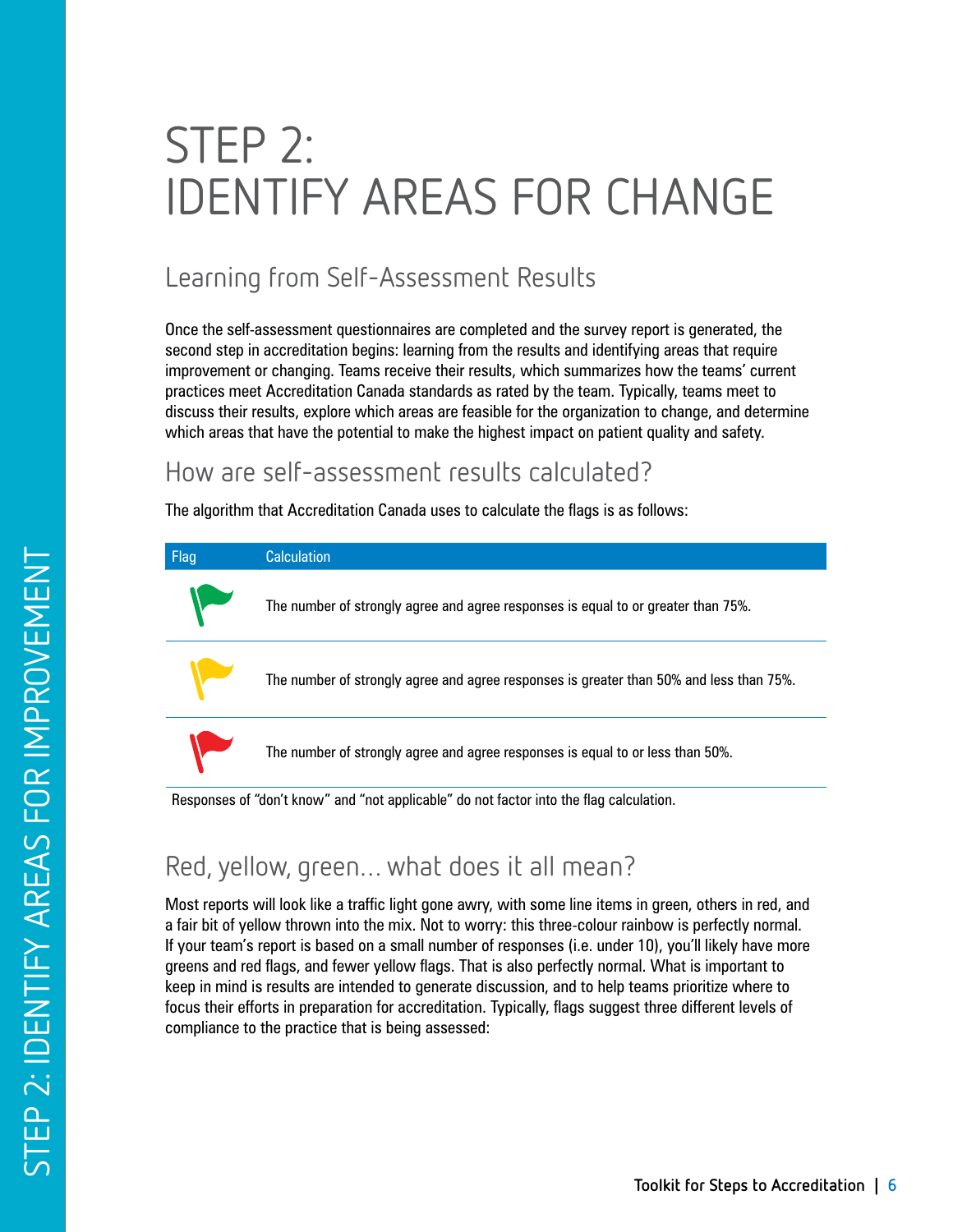

Likely high compliance – most respondents say we do this practice consistently, to best Practice standards



Likely inconsistent compliance – respondents either do not agree on how consistently we do this practice, or it's still a work in progress, with opportunities for improvement



Likely low compliance – most respondents say we do not do this practice to the extent described in the standards

Yellow and red flags alert teams to where there may be some gaps in practice compared to the SCI standards, which can help direct their attention to those areas. The flags by themselves do not provide qualitative information to help teams commit to and carry out a journey of improvement. Typically, teams will draw most of their learnings from this step in the accreditation process by meeting and discussing the flags in the context of their experiences.

#### What to focus on?

Accreditation Canada defines three tiers of in the standards that weigh into the overall accreditation award. These tiers can be very helpful to teams as they meet to review their self-assessment results and identify which areas they will focus on in preparation for their Accreditation site visit.

Required Organizational Practices, or ROPs – Required Organizational Practices, or ROPs, are the essential "must-have" practices that need to be in place because, without these practices, patients and/or staff safety or well-being may be at risk. Examples are medication reconciliation, pressure ulcer prevention, and educating patients/families about being active participants in care and safety. These items carry the most weight when surveyors evaluate the quality of services, and consequently, how Accreditation Canada assigns an accreditation award.

ROPs are a natural place to start identifying and prioritizing areas for improvement or changing. Typically, teams will start by discussing ROPs first, and prioritize any ROP that has been flagged with a yellow or red flag in their self-assessment report, before addressing other areas in the standards.

High-Priority Criteria – The next tier in the standards is the High-Priority criteria. Practices in this tier address patient safety, risk management, ethics, and a culture of quality improvement. While they still contribute greatly to the overall quality and safety of services, they tend to be more general statements as compared to ROPs, and have guidelines rather than specific tests for compliance.

High-priority criteria practices can make up more than half of a self-assessment's total number of flags. To keep the number of areas that require changing for the purpose of accreditation manageable, many teams choose to focus on high-priority criteria only after they have ensured compliance to ROPs.

Other – The last tier is all the "Other" criteria in the standards that are neither ROPs nor high-priority criteria. While these criteria carry the least weight in Accreditation Canada's algorithm when assigning an accreditation aware, they impact team functioning and culture – which tends to support teams in carrying out practices in the upper 2 tiers. Examples include having the right information systems, staffing mix, equipment and physical space.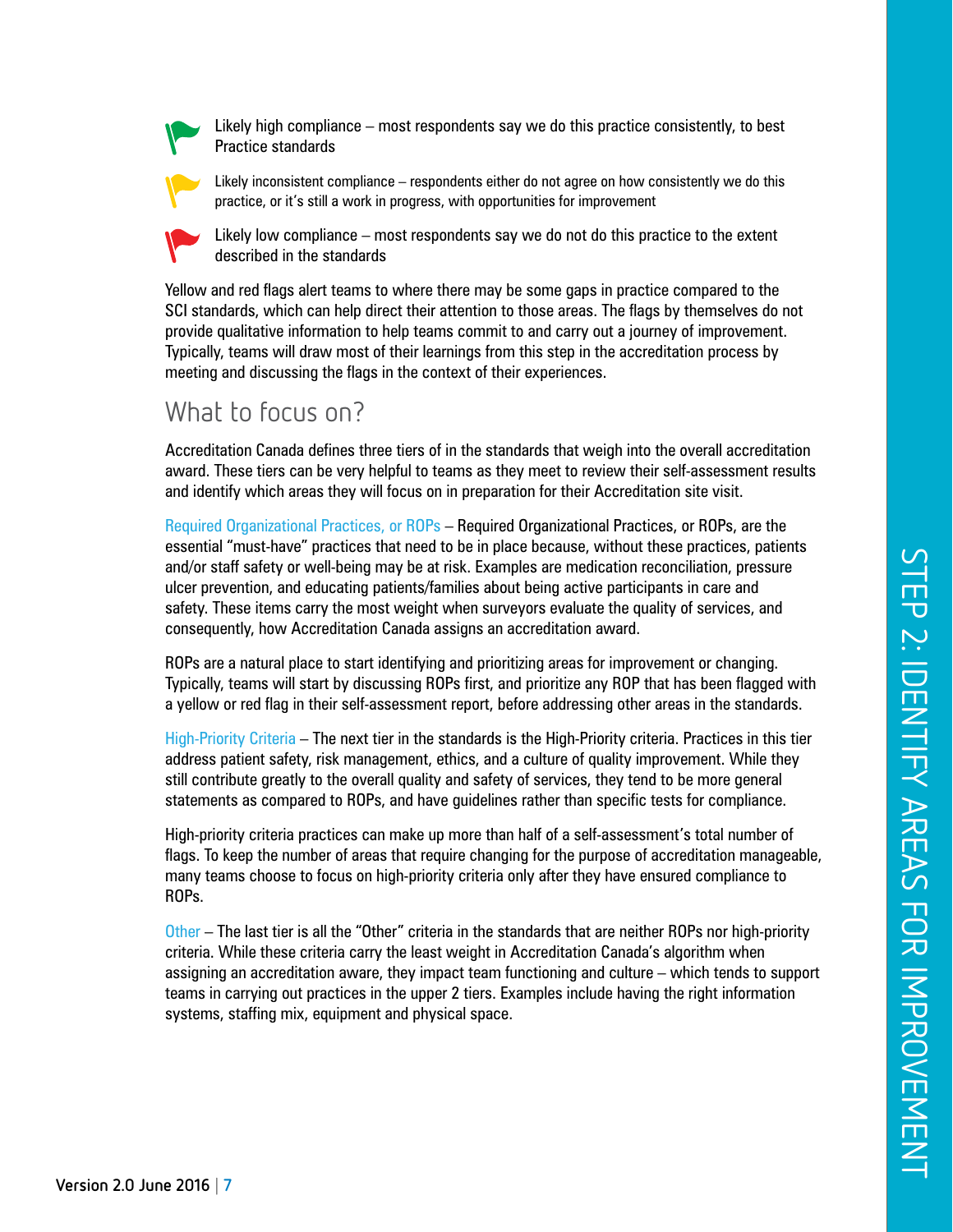# Get the Tools

There is a great deal of content that is common between the SCI standards and the general population standards for acute and rehab settings, including the ROPs and their tests for compliance. There is also some specialized content in both the SCI and general-population standards that will allow teams to learn unique aspects of their practices.

In collaboration with Accreditation Canada, RHI has developed tools to help your team adopt the SCI standards for acute and rehab care as part of your organization's Qmentum preparation process, with as little impact as possible to your teams' workload.

Learn about key differences between SCI Acute standards and general-population Perioperative standards:

**[http://sci2.rickhanseninstitute.org/images/sci2/accreditation/resources/Summary\\_](http://sci2.rickhanseninstitute.org/images/sci2/accreditation/resources/Summary_of_Acute_SCI_Accreditation_Standards_vs_Perioperative_Standards.pdf) [of\\_Acute\\_SCI\\_Accreditation\\_Standards\\_vs\\_Perioperative\\_Standards.pdf](http://sci2.rickhanseninstitute.org/images/sci2/accreditation/resources/Summary_of_Acute_SCI_Accreditation_Standards_vs_Perioperative_Standards.pdf)**

Learn about key differences between SCI Rehab standards and general-population Rehab standards:

#### **[http://sci2.rickhanseninstitute.org/images/sci2/accreditation/resources/Summary\\_](http://sci2.rickhanseninstitute.org/images/sci2/accreditation/resources/Summary_of_SCI_Rehab_Accreditation_Standards_vs_General_Rehab_Standards.pdf) [of\\_SCI\\_Rehab\\_Accreditation\\_Standards\\_vs\\_General\\_Rehab\\_Standards.pdf](http://sci2.rickhanseninstitute.org/images/sci2/accreditation/resources/Summary_of_SCI_Rehab_Accreditation_Standards_vs_General_Rehab_Standards.pdf)**

Want the best of both worlds? If your team has chosen to use both the SCI and general population standards, the templates below can help you quickly and easily consolidate the self-assessment results from both sets of standards into a single worksheet. These worksheets are available through the secure login section of sci2.rickhanseninstitute.org. You can obtain your site's login and password information from your local RHSCIR coordinator, or by emailing clinical@rickhanseninstitute.org.

Follow [the Instruction Guide](http://sci2.rickhanseninstitute.org/images/sci2/accreditation/resources/Self-Assessment_Worksheet_Template-How_To_Document.pdf) to load your team's results into the templates, and the results will be automatically mapped into a single cohesive set:

#### **[http://sci2.rickhanseninstitute.org/images/sci2/accreditation/resources/Self-](http://sci2.rickhanseninstitute.org/images/sci2/accreditation/resources/Self-Assessment_Worksheet_Template-How_To_Document.pdf)[Assessment\\_Worksheet\\_Template-How\\_To\\_Document.pdf](http://sci2.rickhanseninstitute.org/images/sci2/accreditation/resources/Self-Assessment_Worksheet_Template-How_To_Document.pdf)**

Your team can use the consolidated worksheet to discuss the results and identify opportunities for improvement that are both common and unique to their different populations.

Sites being visited in 2016 use version 10 of the standards, worksheet templates and ROP handbook; sites being visited in 2017 are expected to use the new version 11 standards that were released in January 2016, and the corresponding worksheet templates and ROP handbook. Download them from the [login section of this website:](https://www.sci2.ca:4431/)

#### **<https://www.sci2.ca>**

#### Self-assessment results have been reviewed: What happens next?

The process of learning from the self-assessment process and identifying/prioritizing areas that require change sets the stage for the next steps in the accreditation preparation process. The next steps involve developing action plans and implementation plans for changing practices that have been identified in the self-assessment report as requiring improvement or change.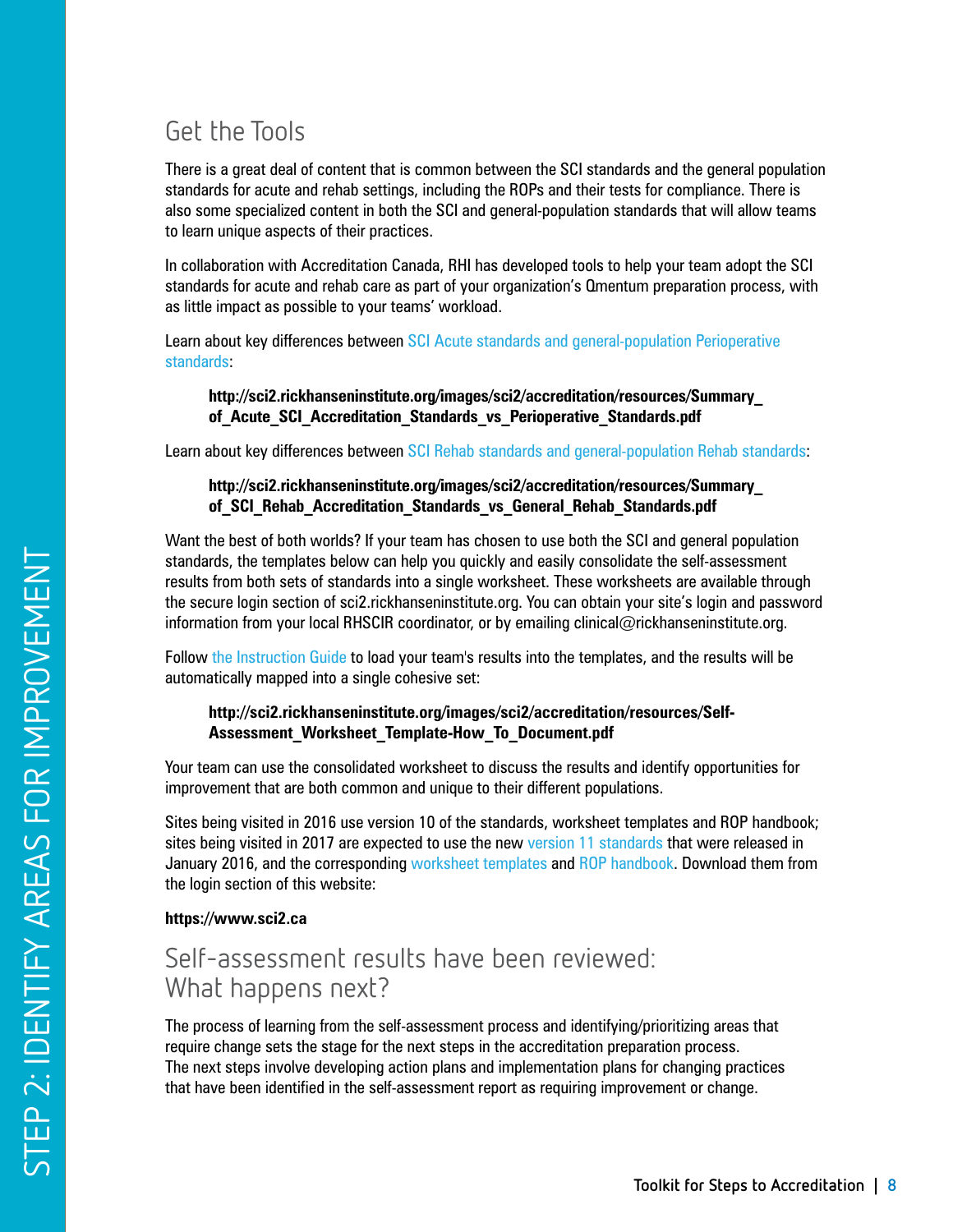# STEP 3: DEVELOP ACTION PLANS

## Plotting the roadmap

Once teams have used their self-assessment results to identify improvement priorities, the work begins to move those priorities from paper into practice. During action planning sessions, teams will typically develop specific ideas for change and action steps for each area that has been identified as requiring improvement.

#### A tool for your team

Ultimately, the action plans are a tool for the team. They are not submitted to Accreditation Canada or shared with Accreditation Canada surveyors during the site visit. They are your team's internal roadmap to guide the implementation of changes leading up to the site visit - changes that will be maintained in the long term.

There is no right or wrong way to create an action plan: in fact, your team or organization may already have established processes for implementing changes in practice. As a general guideline in order for action plans to be specific enough to guide practice change, teams may want to consider the following:

- Why: the specific criterion in the standards, or test for compliance that is currently a gap that needs to be addressed
- What: the idea for change itself and action steps that the team is going to try to implement
- Who: the leads within the team that will ensure the action steps are done. A lead may not need a formal leadership title; sometimes they are the subject matter experts on the team
- When: specific timeframes for the major milestones in the action steps, which enables the team to gauge their progress over time
- Measures/Indicators: how the team is going to know their change is working and is being sustained. Think of measures/indicators that can be tracked, so that your team can evaluate progress based on more than a pre- and postimplementation snapshot. Also think of different types of Measures/indicators that can inform your team on:
	- Whether the agreed-upon process is being implemented consistently (i.e. the appropriate assessment is being done, the appropriate care plan is being triggered by the assessment), and
	- Whether the desired outcomes are being achieved (i.e. reduction in undesirable events, improved patient experience, etc.)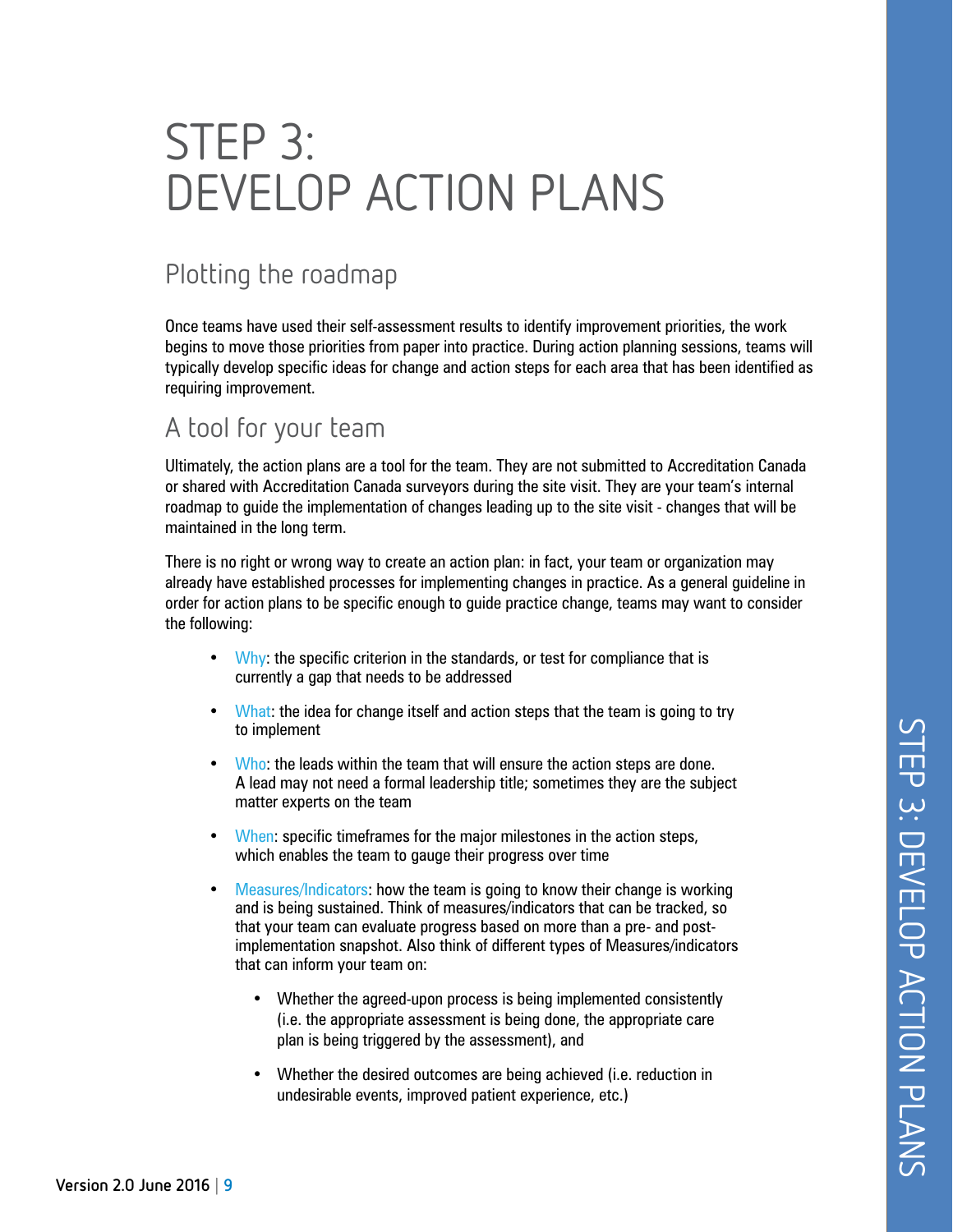If your team does not have a preferred format for documenting its action plans, the downloadable document below is a template for an action plan specific to Accreditation Canada planning that your team may find helpful when developing an action plan:

**[http://sci2.rickhanseninstitute.org/images/sci2/accreditation/resources/Action\\_](http://sci2.rickhanseninstitute.org/images/sci2/accreditation/resources/Action_Plan_Template.doc) [Plan\\_Template.doc](http://sci2.rickhanseninstitute.org/images/sci2/accreditation/resources/Action_Plan_Template.doc)**

#### What's next…

The majority of the work preparing for accreditation consists of embedding the standards into day-today practices and making them part of team processes. At this point, your team has likely completed the online self-assessment, which hopefully has assisted with identifying areas that require changing to comply with Accreditation Canada standards, and have developed ideas on how to implement those changes. Now the hands-on work begins, with change ideas being tested, adjusted, and scaled into practice. Now more than ever, staff and physician engagement is key to success.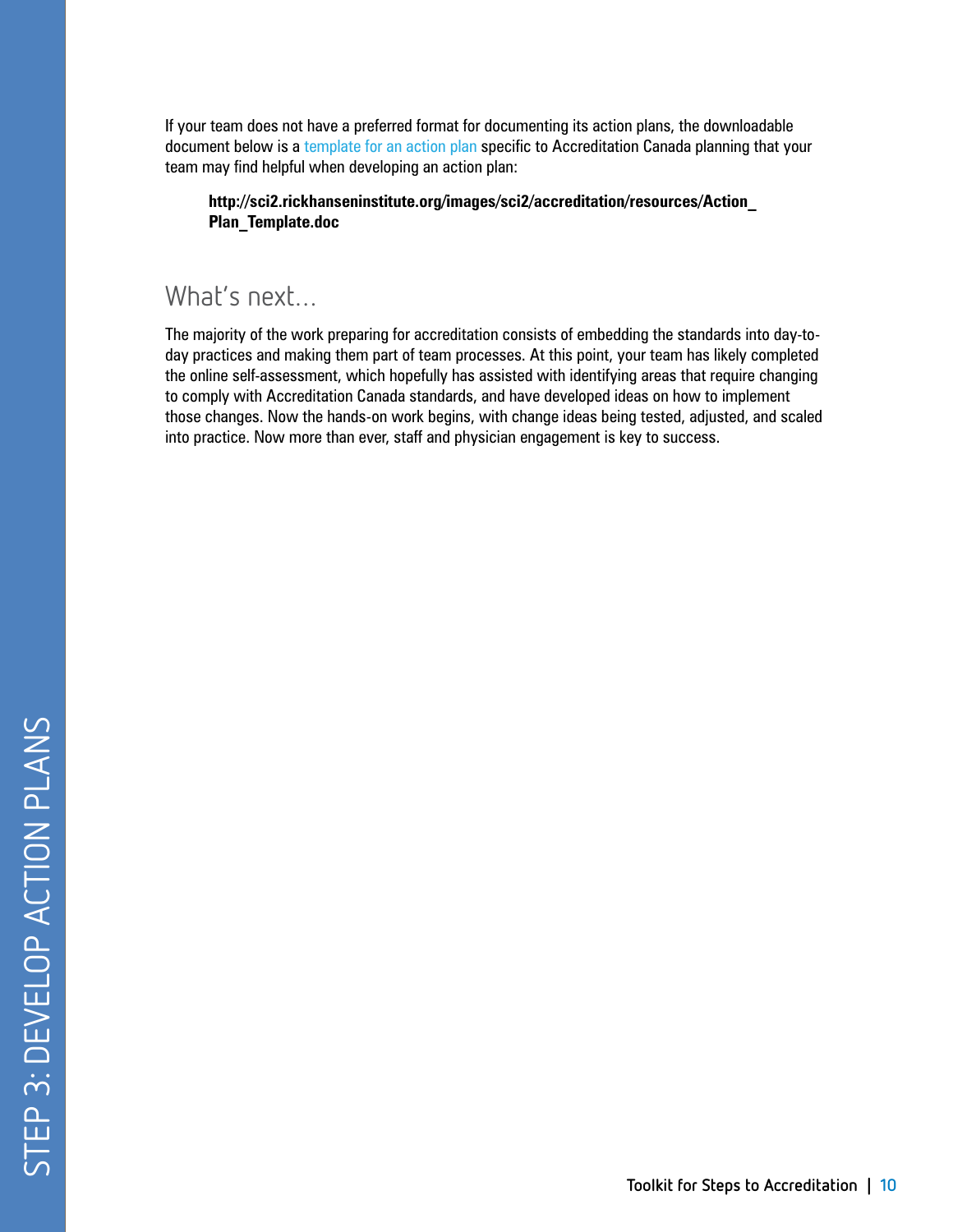# STEP 4: IMPLEMENT PLANS

# Thoughts to action

This step is the hands-on work of testing change ideas, adjusting them along the way to make sure the desired outcome is being achieved, and then integrating the changes into standard practice. Teams also need to consider how the new practices can be sustained in the long term after the accreditation process is completed.

Similar to developing action plans, there is more than one way to implement changes in practice, and some organizations may already have established processes. As a general guideline, we encourage teams to consider the following key principles:

- Identify and engage stakeholders
- Plan, Do, Study, Act… then do it all again!
- It's really hard to evaluate what you can't measure

#### Identifying and engaging stakeholders

When trying to improve a process or implement a new practice, every person who will be impacted by the changes should be consulted. The people who touch patients' and families' lives every day, frontline staff and physicians, will often have the most practical and efficient solutions because they are grounded in hands-on experience. In addition to staff, we encourage your team to also consider providing patients and families opportunities to give their input as your partners in care. Surveyors will look at processes from the patients' perspective when they conduct the site visit. Knowing how patients and families experience processes that are being evaluated for accreditation will give your team/organization a definite advantage!

## Plan, Do, Study, Act… then do it all again!

Testing out your change idea with a number of different scenarios and variables increases confidence the process or practice change will have the intended outcomes and be sustainable. This step will also help your team anticipate any unforeseen effects, both upstream and downstream of the process your team is trying to implement or improve.

The Plan-Do-Study-Act (PDSA) model for improvement is a simple, yet powerful tool for accelerating improvement. The PDSA model is not meant to replace change models that organizations may already be using, but rather to accelerate improvement. By doing multiple quick rounds of PDSA tests that build sequentially onto each other, your team will be able to generate knowledge quickly and refine the process. Further information on the PDSA model can be found on the Institute for Healthcare Improvement website:

**<http://www.ihi.org/resources/Pages/HowtoImprove/ScienceofImprovementHowtoImprove.aspx>**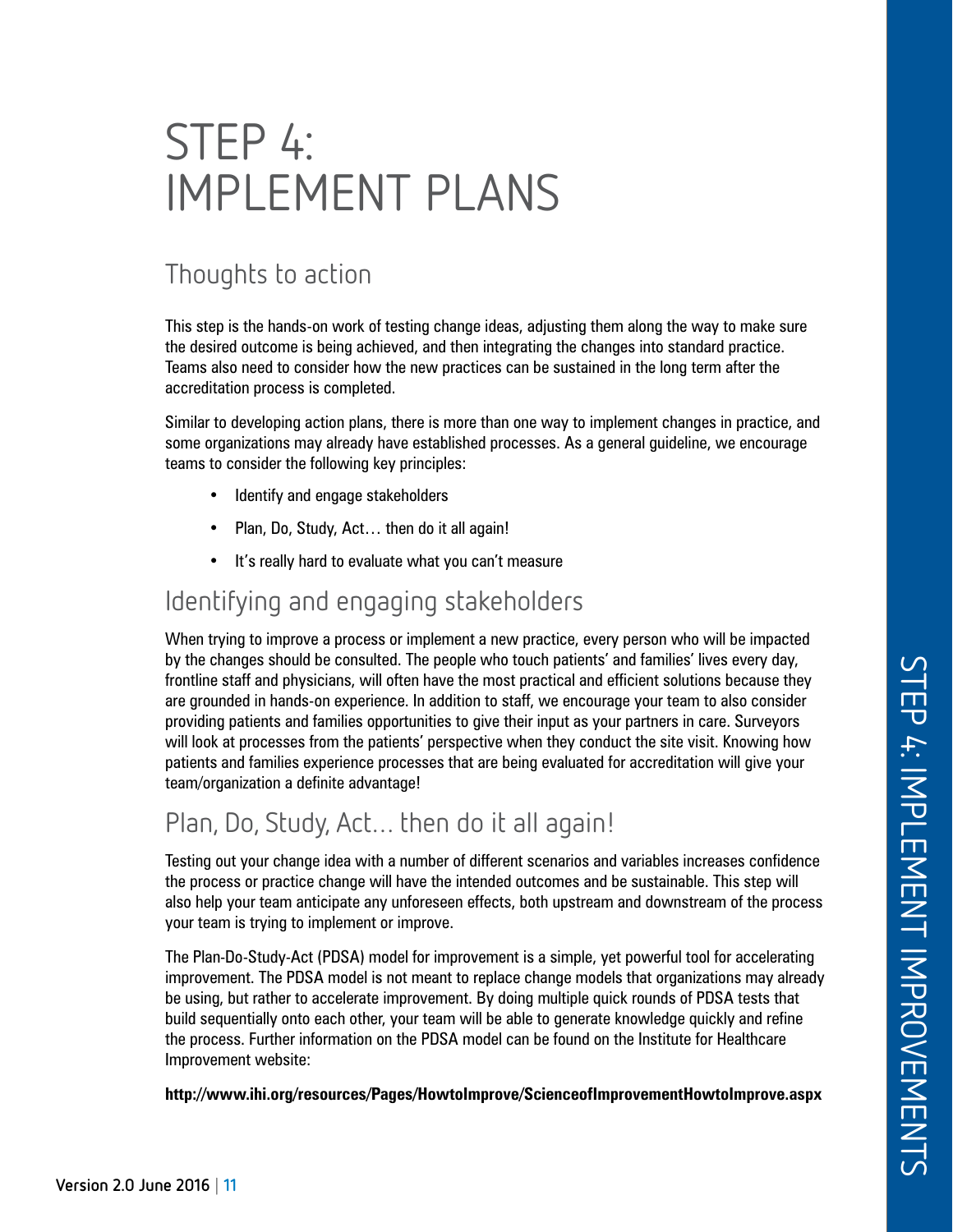# It's really hard to manage what you can't measure

Health indicators can be used when evaluating a practice change. A health indicator is a single measure that provides relevant and actionable information about population health and/or health system performance and characteristics. An indicator can track progress and performance over time.

As your team starts testing different change ideas, think of indicators that will inform your team on outcomes of the practice/process changes that are being implemented:

- How will your team know the right processes are being followed consistently? I.e. are the right assessments being performed at the right time? Are the right care plans initiated? Do we document consistently?
- How will your team know the changes being implemented are causing the intended outcomes? I.e. has the incidence of patient falls decreased? Are patients more satisfied with their care? Has readmission to hospital rates decreased?

Also think of how your team currently talks about the quality of patient care and patient safety. By regularly reviewing and discussing your process and outcome measures as a team implementing practice or process changes, your team can learn in-the-moment and course-correct as necessary.

# SCI Practice Improvement Resources

Most teams will have at least one ROP or High-Priority Criteria item that will require improvement on their action plan that is not unique their team or organization, but is actually a common challenge in other centres. By participating in the Rick Hansen Spinal Cord Injury Registry your facility has access to the Clinical Liaison Team at the Rick Hansen Institute, which can link you with other RHSCIR SCI centres across Canada are also working on implementing the SCI standards into practice – or with centres who have already been awarded the SCI standards by Accreditation Canada. This linkage can facilitate sharing knowledge, tools and resources that can benefit all SCI programs in Canada.

Below is a list of resources that can help your team address specific criteria in the SCI standards and draw from the experiences of other teams who have been awarded the SCI standards from Accreditation Canada. This list will be updated periodically by the Clinical Liaison Team at RHI as new information becomes available, to help your organization translate Accreditation Canada SCI standards into practice:

**<http://sci2.rickhanseninstitute.org/accreditation-canada/resources>**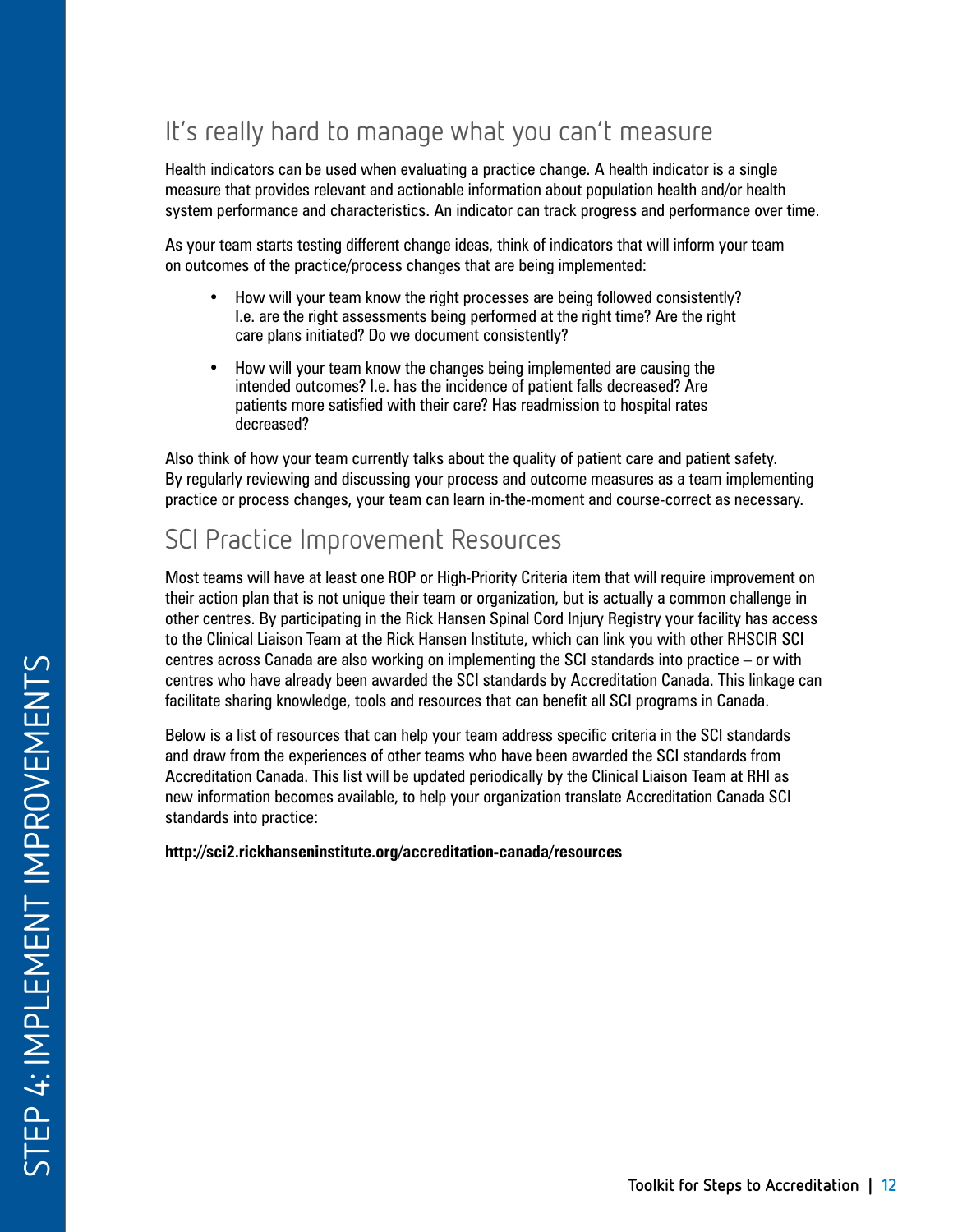Download ROP fact sheets (one double-sided page each):

- [Falls Prevention ROP](http://sci2.rickhanseninstitute.org/images/sci2/accreditation/resources/ROPs/ROPFallsPrevention.pdf) **[http://sci2.rickhanseninstitute.org/images/sci2/accreditation/resources/](http://sci2.rickhanseninstitute.org/images/sci2/accreditation/resources/ROPs/ROPFallsPrevention.pdf) [ROPs/ROPFallsPrevention.pdf](http://sci2.rickhanseninstitute.org/images/sci2/accreditation/resources/ROPs/ROPFallsPrevention.pdf)**
- Information Transfer at Transition Points ROP **[http://sci2.rickhanseninstitute.org/images/sci2/accreditation/resources/](http://sci2.rickhanseninstitute.org/images/sci2/accreditation/resources/ROPs/ROPInfoTransfer.pdf) [ROPs/ROPInfoTransfer.pdf](http://sci2.rickhanseninstitute.org/images/sci2/accreditation/resources/ROPs/ROPInfoTransfer.pdf)**
- Medication Reconciliation at Care Transitions ROP **[http://sci2.rickhanseninstitute.org/images/sci2/accreditation/resources/](http://sci2.rickhanseninstitute.org/images/sci2/accreditation/resources/ROPs/ROPMedRec.pdf) [ROPs/ROPMedRec.pdf](http://sci2.rickhanseninstitute.org/images/sci2/accreditation/resources/ROPs/ROPMedRec.pdf)**
- Patient's Role in Safety ROP **[http://sci2.rickhanseninstitute.org/images/sci2/accreditation/resources/](http://sci2.rickhanseninstitute.org/images/sci2/accreditation/resources/ROPs/ROPPatientRoleinSafety.pdf) [ROPs/ROPPatientRoleinSafety.pdf](http://sci2.rickhanseninstitute.org/images/sci2/accreditation/resources/ROPs/ROPPatientRoleinSafety.pdf)**
- Pressure Ulcer Prevention ROP **[http://sci2.rickhanseninstitute.org/images/sci2/accreditation/resources/](http://sci2.rickhanseninstitute.org/images/sci2/accreditation/resources/ROPs/ROPPressureUlcerPrevention.pdf) [ROPs/ROPPressureUlcerPrevention.pdf](http://sci2.rickhanseninstitute.org/images/sci2/accreditation/resources/ROPs/ROPPressureUlcerPrevention.pdf)**
- Surgical Safety Checklist ROP **[http://sci2.rickhanseninstitute.org/images/sci2/accreditation/resources/](http://sci2.rickhanseninstitute.org/images/sci2/accreditation/resources/ROPs/ROPSurgicalSafetyChecklist.pdf) [ROPs/ROPSurgicalSafetyChecklist.pdf](http://sci2.rickhanseninstitute.org/images/sci2/accreditation/resources/ROPs/ROPSurgicalSafetyChecklist.pdf)**
- Two Patient Identifiers ROP **[http://sci2.rickhanseninstitute.org/images/sci2/accreditation/resources/](http://sci2.rickhanseninstitute.org/images/sci2/accreditation/resources/ROPs/ROPTwoIdentifiers.pdf) [ROPs/ROPTwoIdentifiers.pdf](http://sci2.rickhanseninstitute.org/images/sci2/accreditation/resources/ROPs/ROPTwoIdentifiers.pdf)**
- VTE Prevention ROP **[http://sci2.rickhanseninstitute.org/images/sci2/accreditation/resources/](http://sci2.rickhanseninstitute.org/images/sci2/accreditation/resources/ROPs/ROPVTEPrevention.pdf) [ROPs/ROPVTEPrevention.pdf](http://sci2.rickhanseninstitute.org/images/sci2/accreditation/resources/ROPs/ROPVTEPrevention.pdf)**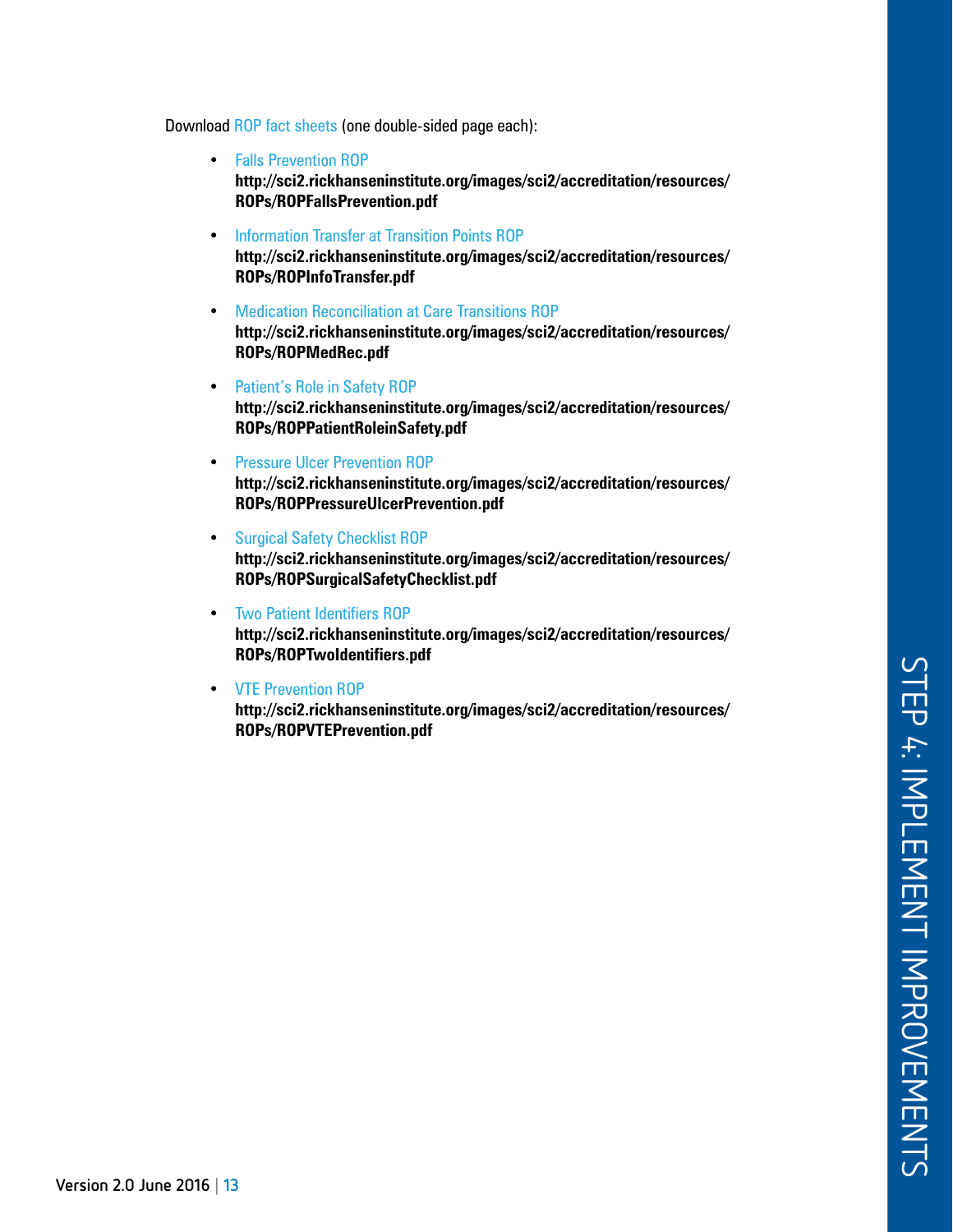# STEP 5: SITE VISIT

# What to expect when you're expecting... surveyors

The site visit is your organization's time in the spotlight. It's an opportunity to showcase the great work your teams do every day. However, the date of the site visit gets closer, it is quite normal to start feeling a mix of excitement and nervousness… sometimes more of the latter than the former!

Those who are familiar with the former method, AIM, that was used by Accreditation Canada during the site visits recall the surveyors spent the majority of the site visit meeting with program leadership, and only had a limited glimpse into what happened at the bedside or in treatment areas. The meetings were the main source of information for surveyors during site visits, along with our carefully compiled self-assessment documents and evidence binders that were compiled by the organization. This method required limited involvement of staff, patients and their family.

In 2008 Accreditation Canada adopted the Qmentum system of accreditation, which is significantly different than the previous evaluation method. Qmentum focuses on clinical team practices and the patient's journey through the program. Surveyors spend minimal time meeting with organizational leaders, as the majority of their evaluation comes from spending time at the point of care, interacting with staff, physicians, patients and their families, through a process Accreditation Canada has termed "tracers".

## Tracers: A Tool for You

Tracers are the method used in the Qmentum program to evaluate the standards during the on-site survey. Surveyors trace the path of a clinical or an administrative process to gather evidence about an organization's quality and safety of care and services. Surveyors also tour the facilities where care is provided, and may approach patients and their support people to engage in conversations about their experience as partners in care.

A tracer is meant to be interactive, grounded in daily practice and reality, and is often a rewarding and validating experience for those involved. Tracers are unscripted and flexible to what is happening in the moment, allowing surveyors to see "a day in the life of" your team. However, tracers always refer back to the standards because the surveyors rate each criterion in the standards as either met or unmet based on their observations during the site visit.

Tracers are not just the method by which surveyors will evaluate your organization's services. They can also be a useful quality improvement tool independent of the accreditation process that can help teams identify practices and processes that are working well, as well as areas that require improvement that considers patient perspectives. Tracers can help your team develop action plans to initiate changes, track progress over time, and validate your team's practices against Accreditation Canada standards.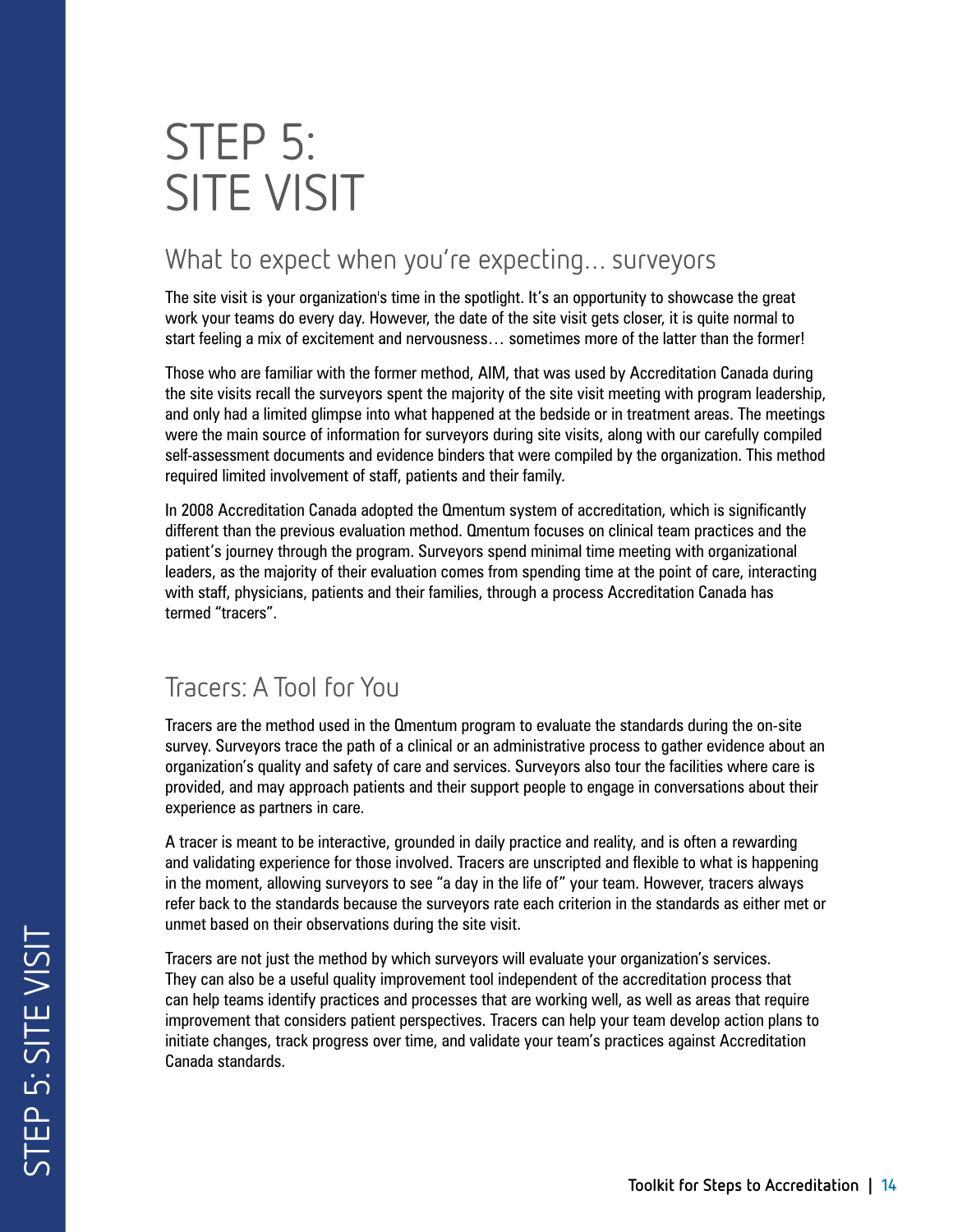A list of common themes for accreditation tracers can be downloaded at the following website:

#### **[http://sci2.rickhanseninstitute.org/images/sci2/accreditation/resources/](http://sci2.rickhanseninstitute.org/images/sci2/accreditation/resources/Common_Tracer_Themes.pdf) [Common\\_Tracer\\_Themes.pdf](http://sci2.rickhanseninstitute.org/images/sci2/accreditation/resources/Common_Tracer_Themes.pdf)**

## Our team is hosting a tracer… now what?

As mentioned previously, the Qmentum evaluation process primarily involves direct observation of clinical practices, so while there is no need for teams to compile evidence binders, there are a few things your team can prepare to ensure the site visit goes smoothly, and the surveyors have access to all the information that they may need to conduct their tracers.

During the site visit, surveyors will want to:

- Tour the facility
- Review patient medical records (electronic and paper charts)
- Speak to patients and their families as appropriate (on premises or by phone)
- Speak to frontline staff and physicians
- Review documentation such as practice guidelines, manuals, referral forms, etc.
- If appropriate, phone other partners involved in the traced patient care

To help surveyors access the information they require for their tracers, your team may need to provide:

- A site host
- Access to a maximum of five patient medical records (electronic or paper charts). Prior to the site visit, patients must consent to have their medical records reviewed by the surveyors. The chosen patients should represent the typical patient profile on the program
- Access to front line staff and physicians to interact with the surveyors
- Access upon request to any documentation that your team refers to in the course of delivering care, such as practice guidelines, manuals, forms, pathways, patient education materials, policies, etc. Surveyors will mainly want to ascertain that team members have ready access to the tools, resources and information supports that they need, when they need them in the course of delivering care. Therefore, the kinds of information requests that surveyors are most likely to make will be pertinent to the patient journeys that they are tracing, and in the context of how team members would normally access the information as part of the work they do every day.
- Examples of quality improvements our team has made, i.e. indicators that your team tracks, recent practice changes your team has implemented, initiatives your team is working on, etc.
- A quiet space where surveyors can review documentation, make phone calls, eat lunch, etc.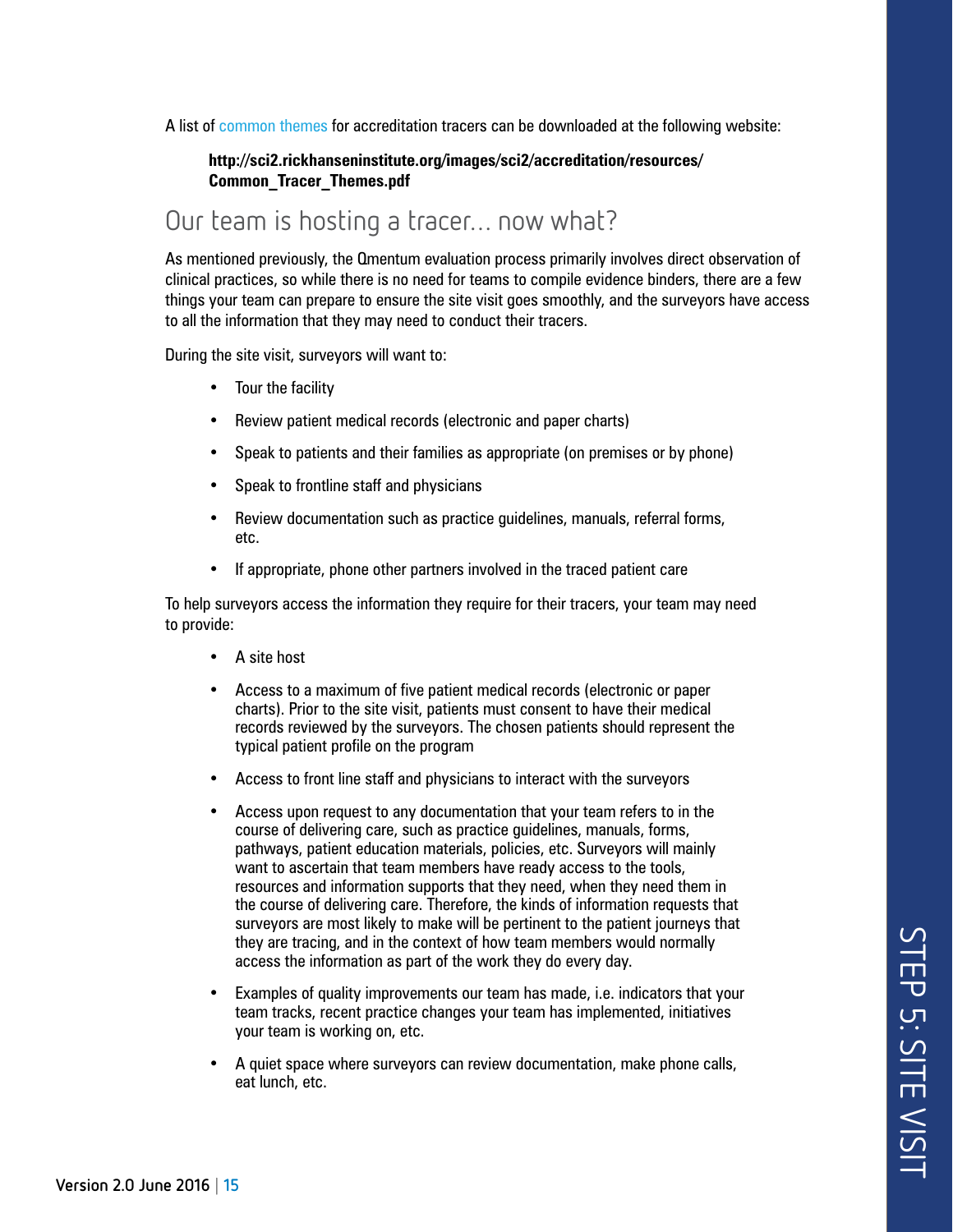Download Preparing for Hosting the Accreditation Site Visit at the following website:

#### **[http://sci2.rickhanseninstitute.org/images/sci2/accreditation/resources/Site\\_](http://sci2.rickhanseninstitute.org/images/sci2/accreditation/resources/Site_Visit_Logistics_Overview.pdf) [Visit\\_Logistics\\_Overview.pdf](http://sci2.rickhanseninstitute.org/images/sci2/accreditation/resources/Site_Visit_Logistics_Overview.pdf)**

While surveyors will only trace one to two patient journeys in detail, they can, and quite often will, approach other patients and families that may be on the premises at the time of the site visit for a brief conversation about their experiences with your organization. The two poster templates below can be customized with your team's site visit date and time, to notify people on the premises that they may be approached by a surveyor.

#### Site visit notification poster

#### Landscape orientation

**[http://sci2.rickhanseninstitute.org/images/sci2/accreditation/resources/](http://sci2.rickhanseninstitute.org/images/sci2/accreditation/resources/SiteVisitNotice_Template_Landscape.ppt) [SiteVisitNotice\\_Template\\_Landscape.ppt](http://sci2.rickhanseninstitute.org/images/sci2/accreditation/resources/SiteVisitNotice_Template_Landscape.ppt)**

#### Portrait orientation

**[http://sci2.rickhanseninstitute.org/images/sci2/accreditation/resources/](http://sci2.rickhanseninstitute.org/images/sci2/accreditation/resources/SiteVisitNotice_Template_Portrait.ppt) [SiteVisitNotice\\_Template\\_Portrait.ppt](http://sci2.rickhanseninstitute.org/images/sci2/accreditation/resources/SiteVisitNotice_Template_Portrait.ppt)**

#### The Site Host

The site host is the "go-to" person for the surveyors while they are visiting your team and conducting tracers. Often the program director or leader will accompany the surveyor to the tracer location, then hand-off the surveyors to a site host who is a staff member of the team who has extensive knowledge of how the team functions. Managers, educators, care coordinators, team leads all make excellent site hosts. If you are selected to be the site host, your role will be to:

- Greet the surveyors at your site/unit, and show them around the premises
- Describe the highlights of your team: mandate, volume of patients served, staff mix, diagnoses that are treated by your team, key partners the team work with, etc.
- Provide the surveyor with access to consented patient files for the tracer
- Introduce the surveyors to front line staff members
- Provide access to other documents as requested (i.e. manuals, forms…)
- Allow the surveyors to direct the tracers

Below is a list of frequently requested documentation that your surveyors may want to see during the site visit. Rather than compiling these documents into a single binder, think of how your team currently accesses them.

- Transfer documents, both into and out of your team's care
- Assessment tools and their related care plans, flowsheets
- Clinical Practice Documents like guidelines, policies, pathways,
- Standard Operating Procedures
- Training/orientation manuals for new team members (staff, physicians, volunteers)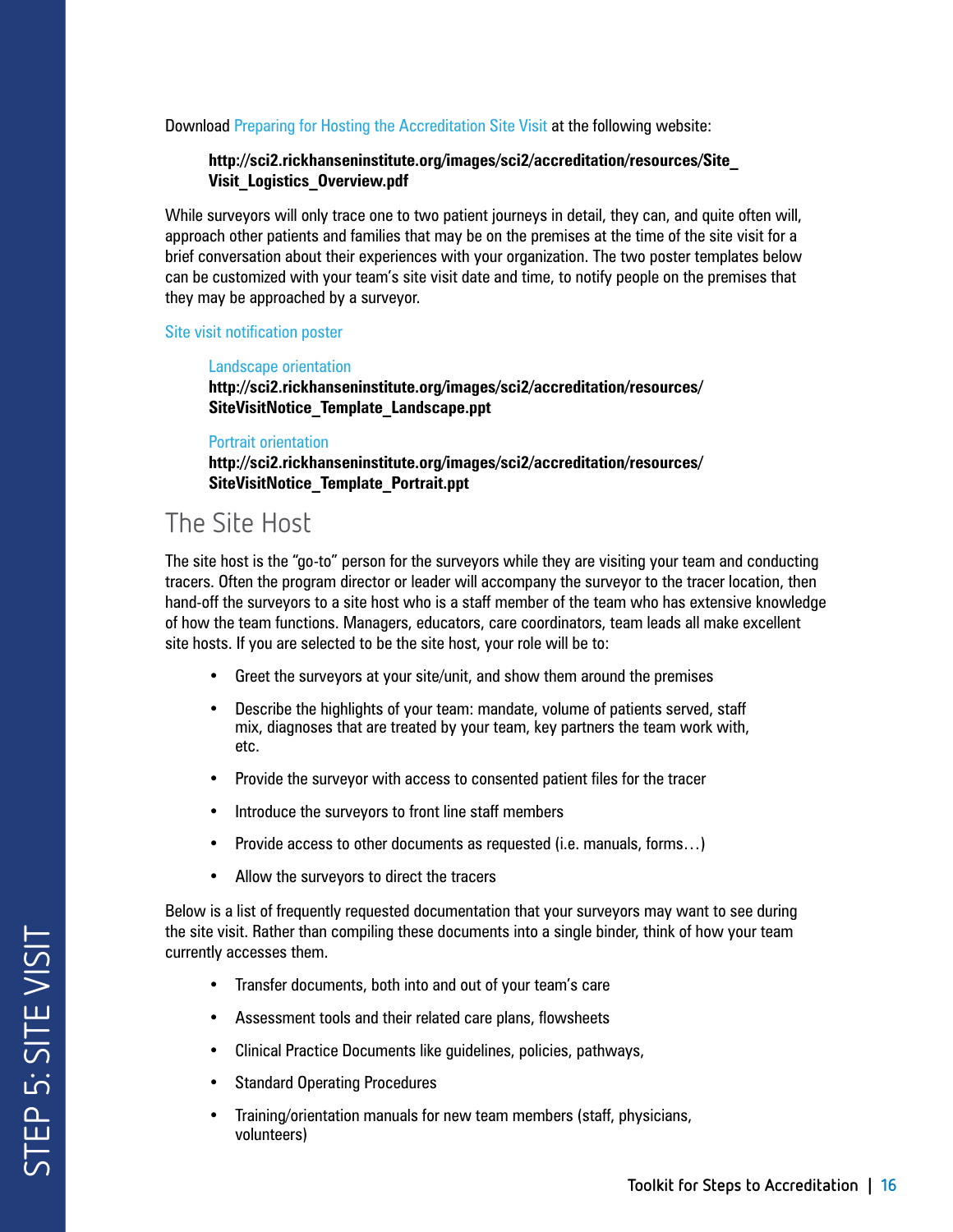- Patient education materials and resources
- Sources of feedback from your patients/families: patient experience survey results, compliments and complaints, examples of patient/family engagement, etc.
- Indicators that your team tracks for ongoing improvement: think of both process and outcome measures, how they are discussed as a team and used for improvement
- Corporate policies and other information resources (i.e. how to access
- Risk management, Ethics support, etc.)

#### Making the best first impression

RHI has developed a customizable visual prep tool with tips to help your team prepare for welcoming surveyors. The tool can be downloaded at the following website:

#### **[http://sci2.rickhanseninstitute.org/images/sci2/accreditation/resources/](http://sci2.rickhanseninstitute.org/images/sci2/accreditation/resources/Making_a_first_impression_for_your_site_visit_Visual_Prep.doc) [Making\\_a\\_first\\_impression\\_for\\_your\\_site\\_visit\\_Visual\\_Prep.doc](http://sci2.rickhanseninstitute.org/images/sci2/accreditation/resources/Making_a_first_impression_for_your_site_visit_Visual_Prep.doc)**

The Word document is customizable so that your team can add information, examples or images to meet your team's needs.

#### Site visit completed… what happens next?

Following the site visit, your organization will receive the surveyors' feedback and observations. The next section reviews ways to learn from the surveyors' report and keep the momentum alive for continuous improvement at your organization. The accreditation team at RHI will continue to provide updates on changes to the standards, as well as facilitate opportunities for sharing and developing support resources for future quality improvement work through consultation with SCI experts, administrators and clinicians.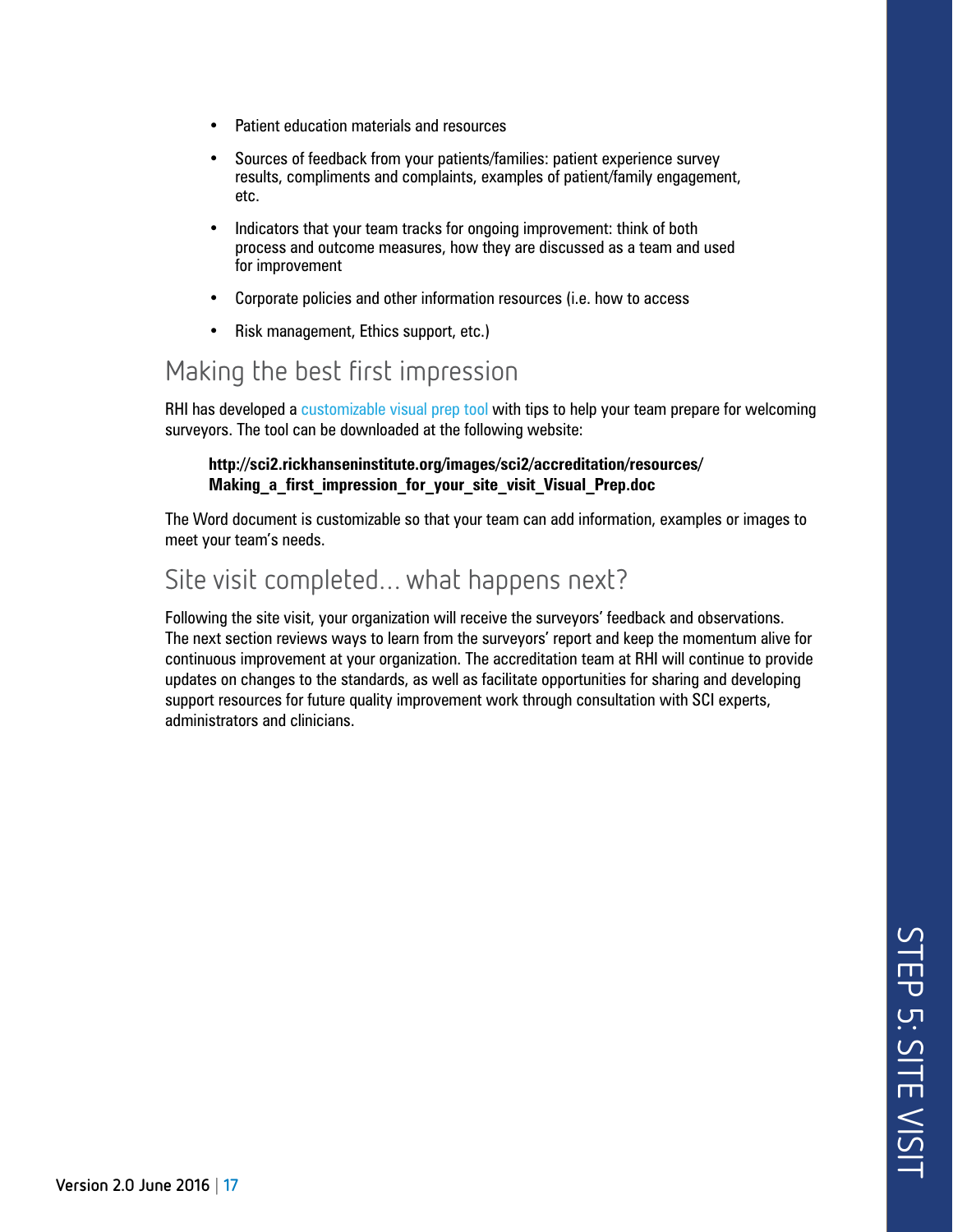# STEP 6: SUSTAINMENT

# They came, they saw, they evaluated… Now what?

An organization's first opportunity to receive surveyors' feedback and observations will typically be on the final day of the site visit. Surveyors may start their debrief with a closed-doors session with the organization's governing board and senior leadership, which is typically followed by an open debrief session for all staff and physicians. This provides staff with an opportunity to hear the surveyors' findings in four broad areas of focus that are in the accreditation standards:

- Patient safety
- Quality improvement culture
- Ethics framework and supports
- Risk management

While surveyors do not usually give team-specific feedback during the on-site debrief session, they will often present a summary of the overall standards ratings, including met and unmet ROPs. Surveyors will then review areas of excellence as well as areas requiring improvement in each of the four key themes listed above that they observed at the organization level.

The onsite debrief can also be an opportunity for the organization to express appreciation for all the work teams did to prepare for and host the accreditation site visit, and to celebrate the continuing improvement journey and commitment to quality patient care.

Before leaving the site visit, surveyors will typically present the organization with a copy of their preliminary report, which has detailed ratings and specific findings for each of the standards that were assessed. The organization will then have between five and seven business days to review the content of the report, and provide feedback to Accreditation Canada about any factual inaccuracies (i.e. wrong names of programs or locations). Corrections provided within this timeframe can be incorporated into the final report.

Organizations will usually receive the surveyors' final report and notice of the forecasted accreditation award between two to three weeks after the site visit, once the surveyors' preliminary findings have been reviewed by Accreditation Canada's own independent review body, the Accreditation Decision Committee. The Accreditation Decision Committee, and not the surveyors, assign the accreditation award level and determine which, if any, unmet criteria require formal follow-up and by which timelines.

There are four possible levels of accreditation decision awards. Accreditation Canada defines the level as follows: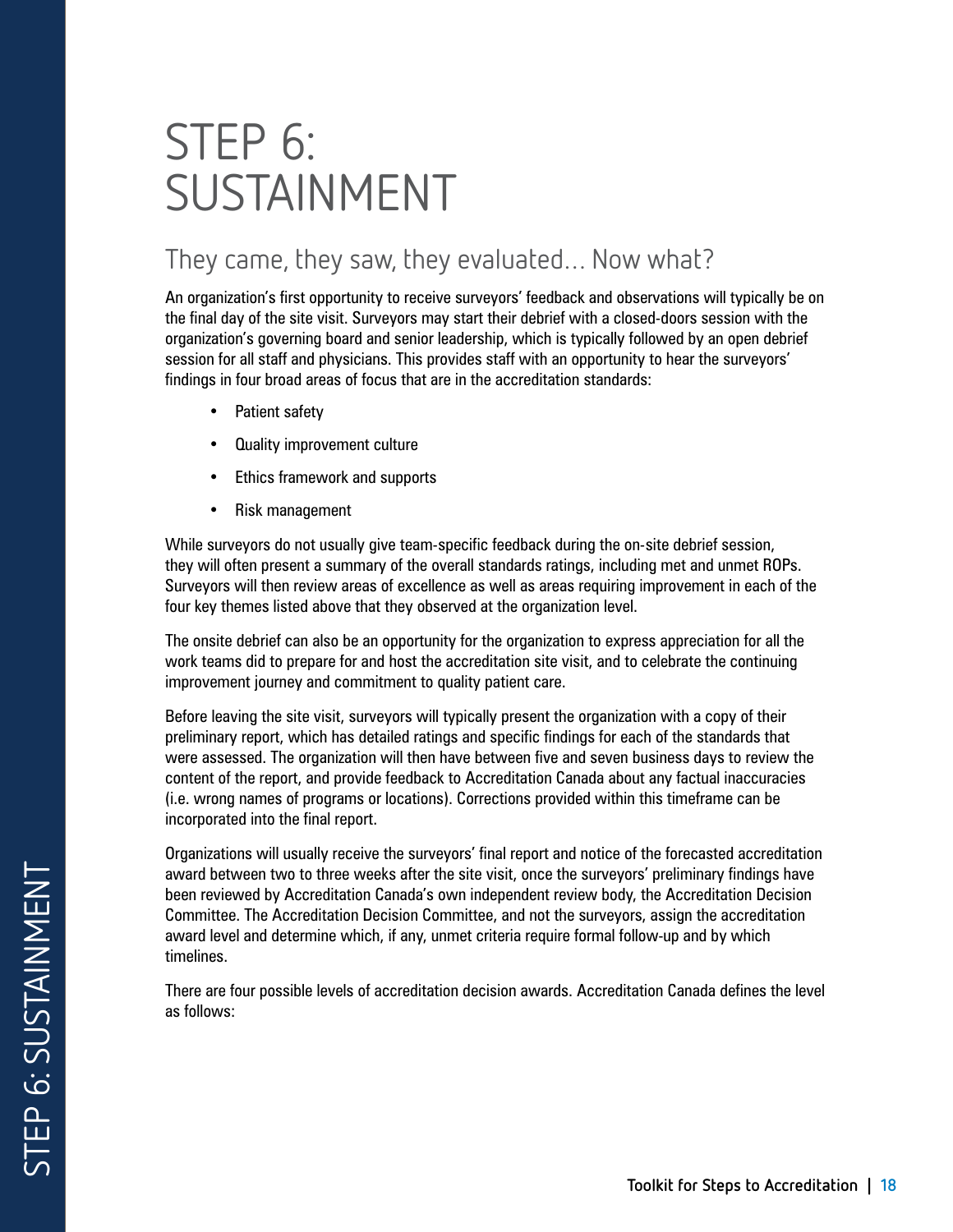- Accredited with Exemplary Standing: for organizations that go beyond the requirements of Accreditation Canada and demonstrate excellence in quality improvement. This is the highest level of accreditation.
- Accredited with Commendation: for organizations that go beyond the requirements of Accreditation Canada and are commended for their commitment to quality improvement.
- Accredited: for organizations that meet the requirements of Accreditation Canada and show a commitment to quality improvement.
- Not Accredited: the organization must make significant improvements to meet the requirements of the accreditation program.

To arrive at the accreditation award level fairly and objectively, the Accreditation Decision Committee uses the algorithm below, which considers compliance with ROPs and High-Priority Criteria, as well as whether the organization conducted surveys of staff and providers' Patient Safety Culture and Work/Life Pulse (referred to as "Instruments" below) at least once every four years, with a sufficient response rate to be a representative sample.

| <b>Decision Level</b>                     | <b>Instrument Thresholds</b> | <b>Criteria</b>                                   |                                        |                                                      |
|-------------------------------------------|------------------------------|---------------------------------------------------|----------------------------------------|------------------------------------------------------|
|                                           |                              | <b>High priority criteria</b><br>in each grouping | All other criteria<br>in each grouping | <b>ROP Tests for</b><br><b>Compliance</b>            |
| Accredited                                | Not met                      | Met 84% or less                                   | Met 84% or less                        | Two or more major<br>tests unmet at<br>onsite survey |
| Accredited with<br>Commendation           | Met                          | Met 85% to 94%                                    | Met 85% to 94%                         | One major test<br>unmet at onsite<br>survey          |
| Accredited with<br>Exemplary<br>Standing* | Met at onsite survey         | Met 95% or more at<br>onsite survey               | Met 95% or more<br>at onsite survey    | All tests met at<br>onsite survey                    |

Accreditation Decision Levels

\*Cannot be achieved if an organization has had its Board dismissed and/or is under supervision at the time of the on-site survey.

**Not Accredited**: An organization receives a decision of Not Accredited if it has met less than 80 percent of all criteria and less than 70 percent of high-priority criteria/ROPs in any one or more sets of standards. These organizations have the opportunity to improve their accreditation rating by undergoing a supplementary survey.

The same algorithm is applied to all organizations undergoing accreditation, regardless of whether they are single site, a single-service organization (i.e. independent rehabilitation facilities) or a fullcontinuum, regionally integrated system (i.e. Alberta Health Services, BC health authorities). To find out more about accreditation decision levels, Accreditation Canada's algorithm can be downloaded from the following website:

**[http://sci2.rickhanseninstitute.org/images/sci2/accreditation/resources/](http://sci2.rickhanseninstitute.org/images/sci2/accreditation/resources/DecisionGuidelines_directivesrelativesDec2015EN.pdf) [DecisionGuidelines\\_directivesrelativesDec2015EN.pdf](http://sci2.rickhanseninstitute.org/images/sci2/accreditation/resources/DecisionGuidelines_directivesrelativesDec2015EN.pdf)**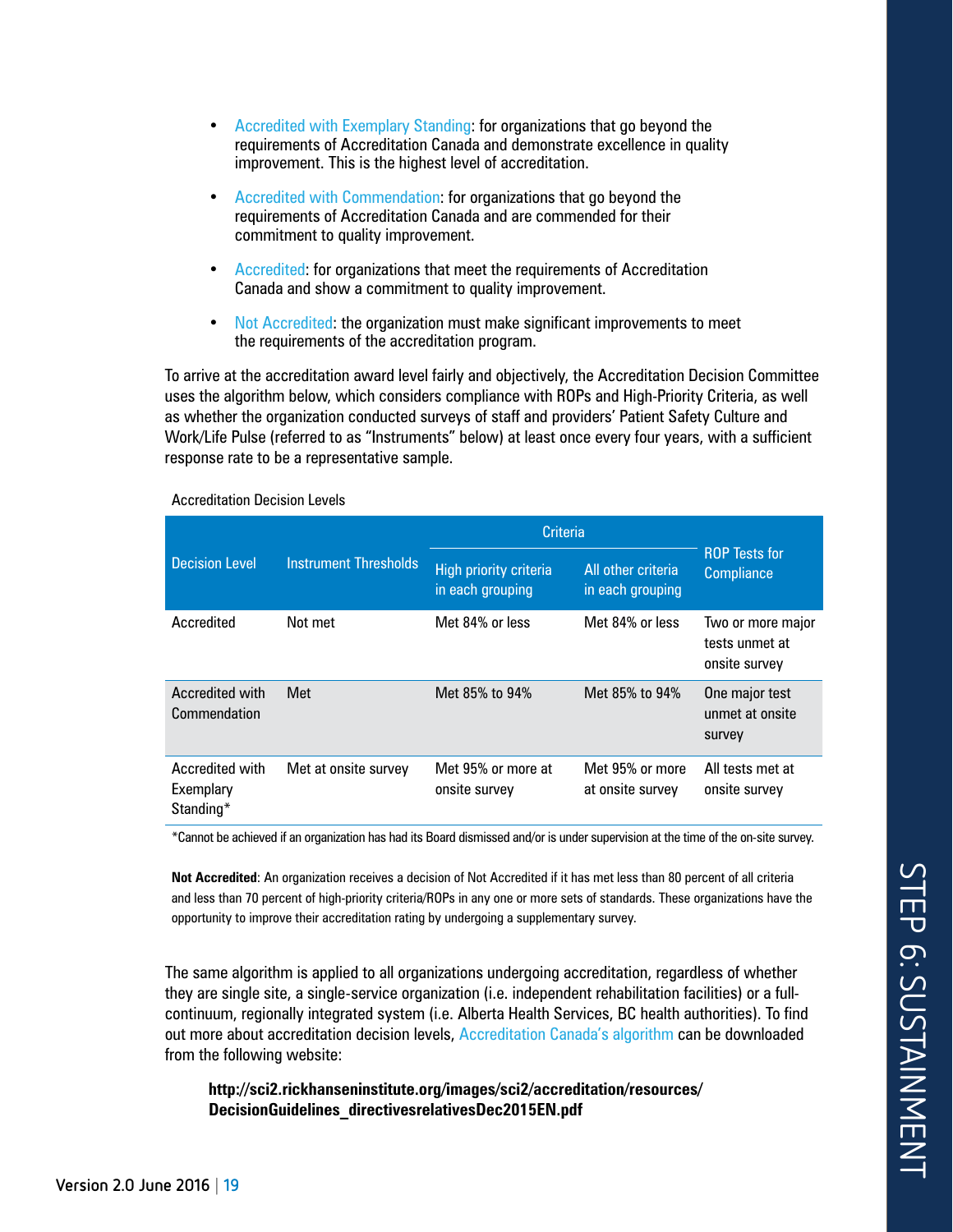The accreditation award itself is typically not finalized for approximately five months after the site visit. This provides an opportunity for organizations that have unmet criteria to submit status updates to Accreditation Canada to prove unmet standards have been addressed and resolved. If, upon reviewing the status updates, the Accreditation Decision Committee deems there is sufficient evidence to consider those unmet criteria as being satisfied, the final accreditation award will take those new ratings into account. It is therefore possible for an organization to be upgraded from a forecasted decision of "Accredited" to a final decision of "Accredited with Commendation".

Status updates for unmet criteria or ROPs can be submitted as a concise (under 4,000 characters) narrative summary. Below are some ideas for what can be included in a status update:

- Specific unmet criteria or tests for compliance and surveyor rationale the status update addresses
- A full description of the actions and activities that have been completed after the on-site survey to meet the above
- When the actions were completed
- Impact of the actions, and how the actions will be maintained and evaluated
- Planned activities are useful ("we will be…") but not deemed to be evidence that the standard is met
- If the standard is unmet at multiple locations or in more than one program, provide evidence for each location or program, prefaced by the location or program name as a header
- Please spell out acronyms or abbreviations the first time they are used

## Keep the standards alive

After the site visit, the work to sustain the changes that have been made in preparation for accreditation should be continued. After all, the standards describe the evidence-based practices that make services excellent for every patient.

We encourage sites to continue using the SCI standards as a guide for achieving a "constant state of readiness". This toolkit and additional resources are available SCI2 website (https://www.sci2.ca). The practices described in the SCI standards are just a portion of what your site does every day for patient care, and ideally should be integrated into your practices regardless of when your next accreditation site visits are.

Another way to keep the momentum alive is to stay abreast of changes to accreditation standards and requirements as they are introduced. Every January, Accreditation Canada publishes updated standards, which may include revised criteria or ROP definitions and tests for compliance. The latest version of the standards, version 11, which applies to site visits in 2016 onwards, was released in January 2016. The newest version has greater emphasis on patient and family centred care as an underlying philosophy, as well as revisions to a number of ROPs with the goal of making the tests for compliance more robust and observable. Download the new Version 11 standards at the website listed below. If your site visit is in 2016, you will continue to use version 10, which is also available for download on the website:

#### **https://www.sci2.ca**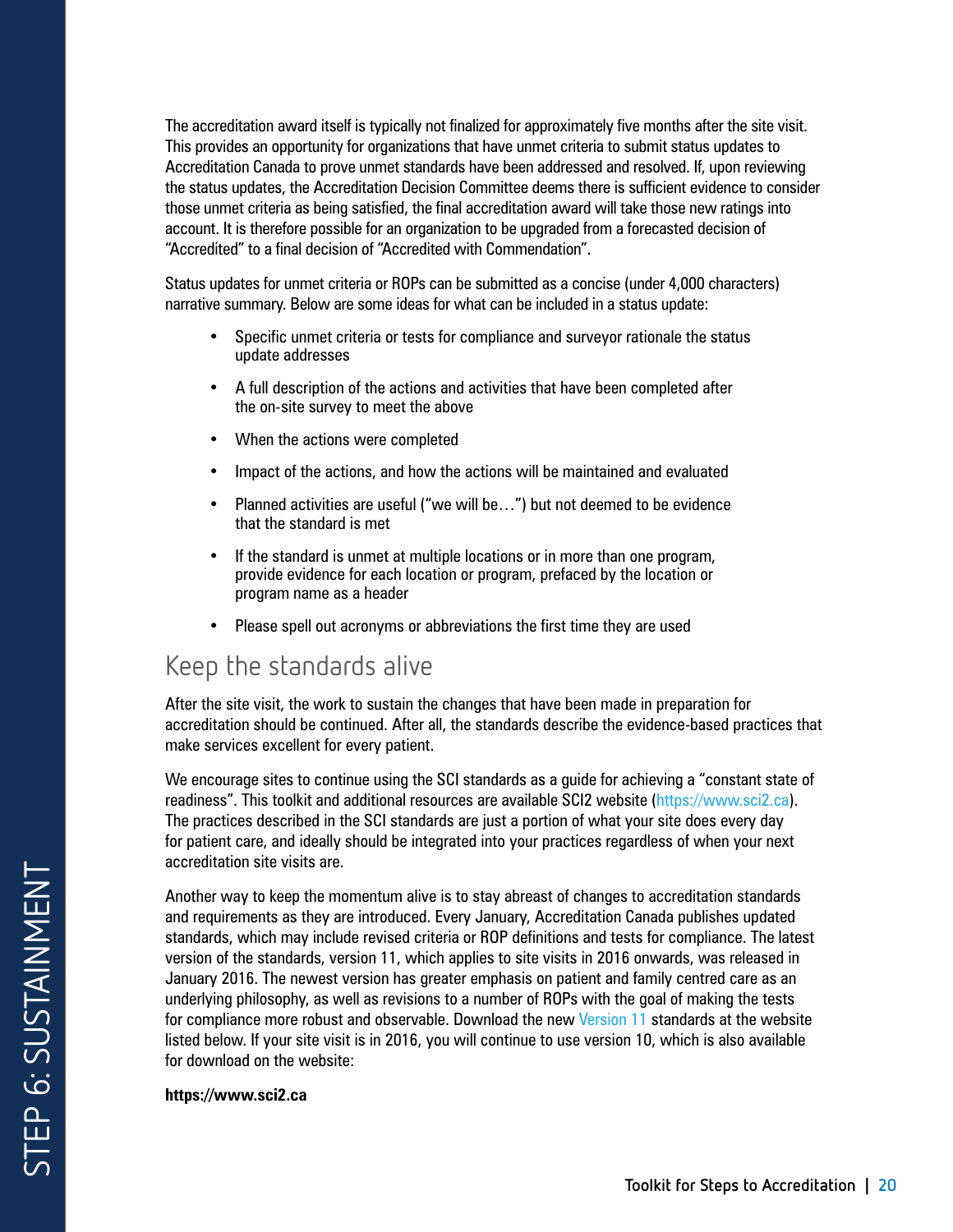We encourage your team to take the opportunity to disseminate the standards within your organization and proactively identify what changes in practices may be required in order to successfully build the standards into day to day processes, well in advance of your next site visits.

#### Make accreditation better

Accreditation Canada regularly reviews and updates various components of its Qmentum accreditation program and standards to ensure that the content is current and relevant, and to continually raise the bar for patient care and safety. Typically, each set of standards is revised every three years. The SCI standards were released in 2012, therefore a revision to the standards is expected to occur in 2015 and 2018.

Input on subject matter from SCI experts as well as process experts is crucial to ensure that the revisions not only an accurately reflect current best practice, but are also realistic and objectively assessable. Therefore Accreditation Canada actively seeks out representation and feedback from client organizations into the revision process by reaching out to surveyors, accreditation leaders, and experts who were involved in the working group that developed the standards.

RHI worked in partnership with Accreditation Canada to develop the SCI standards. As such, RHI will continue to be involved in any future revisions of the SCI standards, and will reach out to the SCI community of care to solicit input along the way. If you or your team receives an invitation to provide feedback on revisions to the SCI standards, we hope that you will take the opportunity to participate.

To find out more about how you can be involved, contact accreditation $@$ rickhanseninstitute.org.

#### Become a surveyor

Are you a health care leader with a passion for advancing best practices in SCI care? Do you enjoy travelling, exchanging knowledge with like-minded professionals within and outside of Canada, and bringing that knowledge home to benefit your organization? Then RHI and Accreditation Canada want you to consider becoming a surveyor.

Surveying is a great opportunity to network with other health care professionals and broaden your skills, while bringing a wealth of ideas and practical resources to help your organization and the SCI community of care to continuously improve their practices. Surveyors are health care professionals from a diverse range of expertise, both clinical and administrative, who volunteer their time with Accreditation Canada to conduct accreditation site visits and advise on the accreditation program. As an accreditation surveyor with subject matter expertise in SCI care, you will participate in surveys twice a year, which involves visiting organizations that provide care to SCI patients both within Canada and around the world.

To learn more about becoming a surveyor, visit Accreditation Canada's Surveyor Recruitment page:

**<http://www.accreditation.ca/surveying-accreditation-canada>**